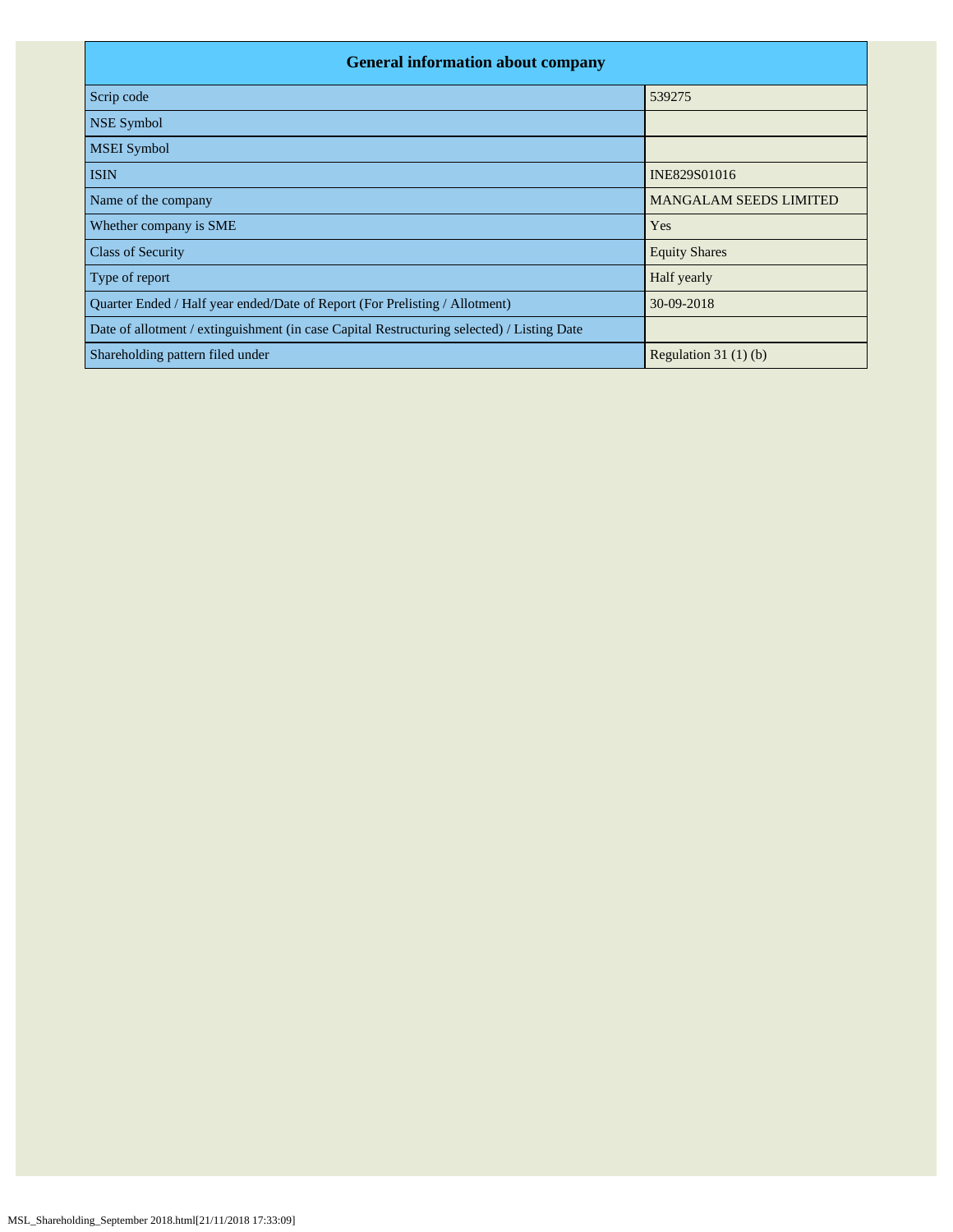|                | <b>Declaration</b>                                                                        |                |                                |                              |                             |  |  |  |  |  |  |  |
|----------------|-------------------------------------------------------------------------------------------|----------------|--------------------------------|------------------------------|-----------------------------|--|--|--|--|--|--|--|
| Sr.<br>No.     | Particular                                                                                | Yes/No         | Promoter and<br>Promoter Group | <b>Public</b><br>shareholder | Non Promoter-<br>Non Public |  |  |  |  |  |  |  |
| 1              | Whether the Listed Entity has issued any partly paid up shares?                           | N <sub>o</sub> | N <sub>o</sub>                 | No                           | No                          |  |  |  |  |  |  |  |
| $\overline{2}$ | Whether the Listed Entity has issued any Convertible Securities<br>റ                      | N <sub>o</sub> | N <sub>o</sub>                 | N <sub>o</sub>               | N <sub>o</sub>              |  |  |  |  |  |  |  |
| $\overline{3}$ | Whether the Listed Entity has issued any Warrants?                                        | No             | N <sub>o</sub>                 | N <sub>o</sub>               | N <sub>o</sub>              |  |  |  |  |  |  |  |
| $\overline{4}$ | Whether the Listed Entity has any shares against which<br>depository receipts are issued? | N <sub>o</sub> | N <sub>0</sub>                 | N <sub>0</sub>               | N <sub>0</sub>              |  |  |  |  |  |  |  |
| $\overline{5}$ | Whether the Listed Entity has any shares in locked-in?                                    | Yes            | Yes                            | No                           | N <sub>o</sub>              |  |  |  |  |  |  |  |
| 6              | Whether any shares held by promoters are pledge or otherwise<br>encumbered?               | N <sub>o</sub> | N <sub>o</sub>                 |                              |                             |  |  |  |  |  |  |  |
|                | Whether company has equity shares with differential voting<br>rights?                     | N <sub>o</sub> | N <sub>o</sub>                 | N <sub>0</sub>               | N <sub>o</sub>              |  |  |  |  |  |  |  |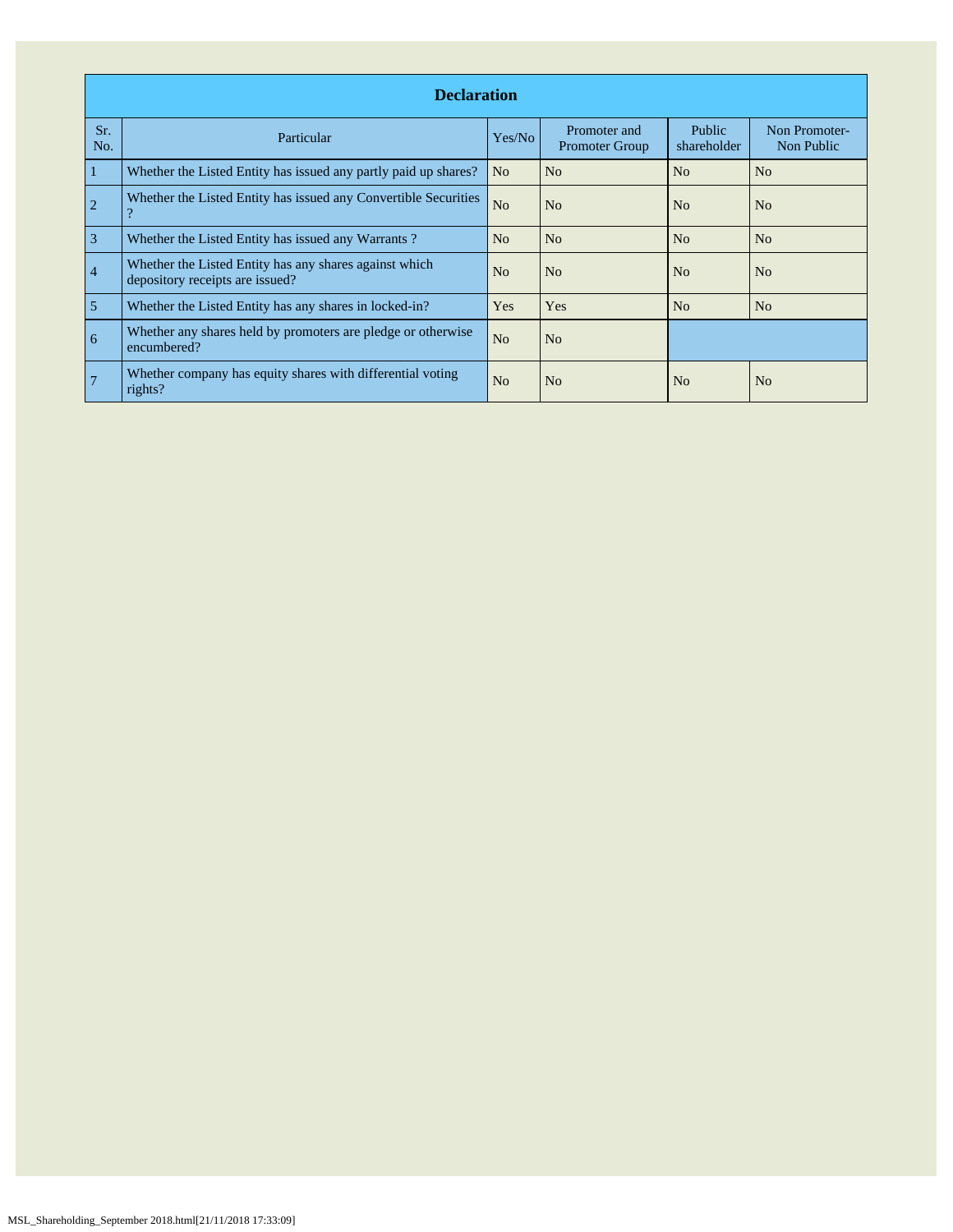|                 | Table I - Summary Statement holding of specified securities |                         |                                                            |                       |                          |                          |                                                                            |                                                                  |               |          |                     |  |  |
|-----------------|-------------------------------------------------------------|-------------------------|------------------------------------------------------------|-----------------------|--------------------------|--------------------------|----------------------------------------------------------------------------|------------------------------------------------------------------|---------------|----------|---------------------|--|--|
|                 | Category                                                    |                         | No. of<br>fully paid<br>up equity<br>shares<br>held $(IV)$ | No. Of<br>Partly      | No. Of<br>shares         | Total nos.               | Shareholding as a<br>% of total no. of                                     | Number of Voting Rights held in each<br>class of securities (IX) |               |          |                     |  |  |
| Category<br>(I) | of<br>shareholder                                           | Nos. Of<br>shareholders |                                                            | paid-up<br>equity     | underlying<br>Depository | shares<br>held (VII)     | shares (calculated<br>as per SCRR,<br>1957) (VIII) As a<br>% of $(A+B+C2)$ | No of Voting (XIV) Rights                                        |               | Total as |                     |  |  |
|                 | (II)                                                        | (III)                   |                                                            | shares<br>held<br>(V) | Receipts<br>(VI)         | $= (IV) +$<br>$(V)+(VI)$ |                                                                            | Class eg:<br>X                                                   | Class<br>eg:y | Total    | a % of<br>$(A+B+C)$ |  |  |
| (A)             | Promoter<br>$\&$<br>Promoter<br>Group                       | 29                      | 7518158                                                    |                       |                          | 7518158                  | 68.47                                                                      | 7518158                                                          |               | 7518158  | 68.47               |  |  |
| (B)             | Public                                                      | 352                     | 3462000                                                    |                       |                          | 3462000                  | 31.53                                                                      | 3462000                                                          |               | 3462000  | 31.53               |  |  |
| (C)             | Non<br>Promoter-<br>Non Public                              |                         |                                                            |                       |                          |                          |                                                                            |                                                                  |               |          |                     |  |  |
| (C1)            | <b>Shares</b><br>underlying<br><b>DRs</b>                   |                         |                                                            |                       |                          |                          |                                                                            |                                                                  |               |          |                     |  |  |
| (C2)            | Shares held<br>by<br>Employee<br><b>Trusts</b>              |                         |                                                            |                       |                          |                          |                                                                            |                                                                  |               |          |                     |  |  |
|                 | Total                                                       | 381                     | 10980158                                                   |                       |                          | 10980158                 | 100                                                                        | 10980158                                                         |               | 10980158 | 100                 |  |  |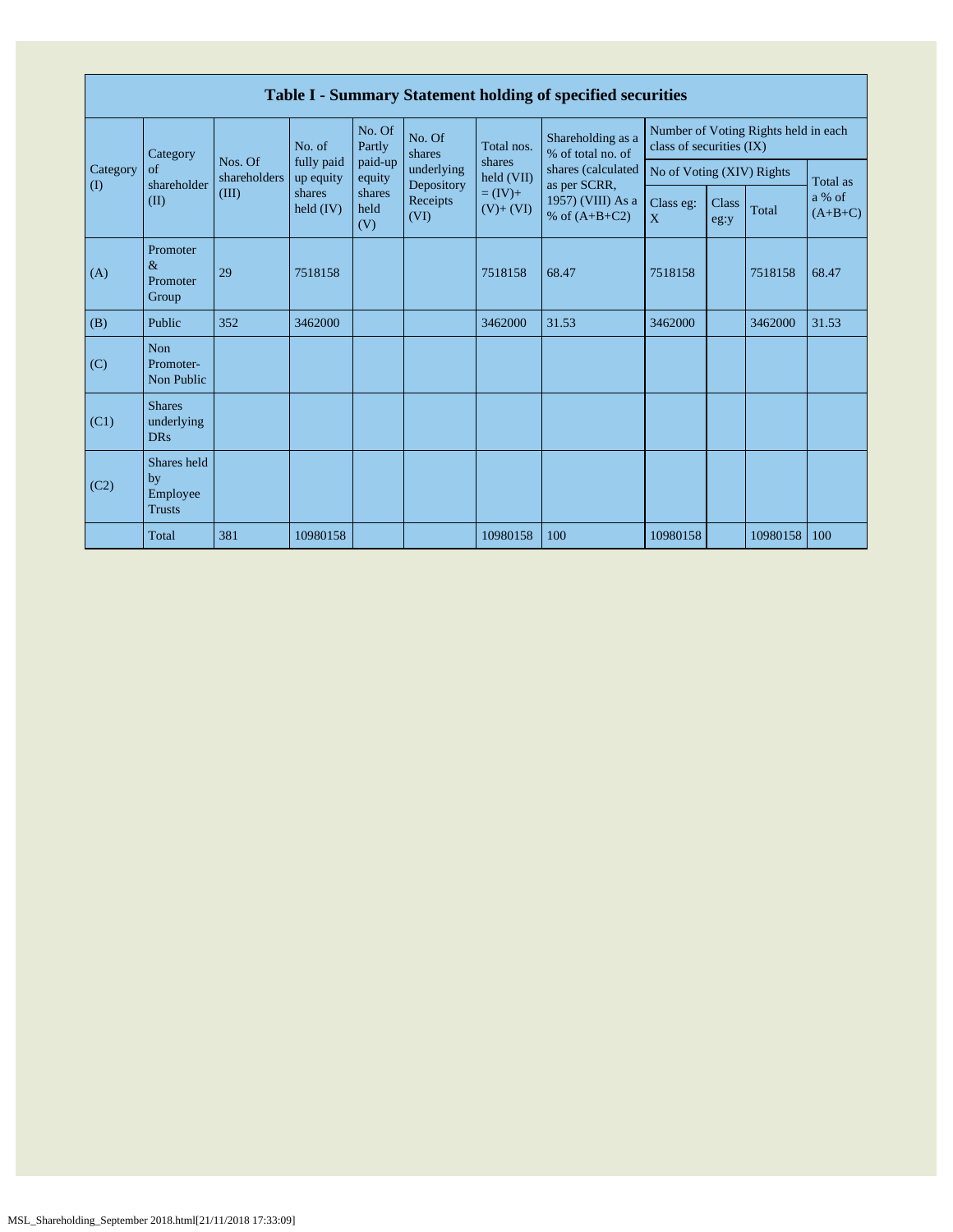| Table I - Summary Statement holding of specified securities |                                                |                                                                                          |                                                                             |                                                                                                               |                                                                                                                                                                               |                                        |                                                           |                         |                                                         |                                                                         |  |  |
|-------------------------------------------------------------|------------------------------------------------|------------------------------------------------------------------------------------------|-----------------------------------------------------------------------------|---------------------------------------------------------------------------------------------------------------|-------------------------------------------------------------------------------------------------------------------------------------------------------------------------------|----------------------------------------|-----------------------------------------------------------|-------------------------|---------------------------------------------------------|-------------------------------------------------------------------------|--|--|
| Category<br>$\left( \mathrm{I}\right)$                      | Category<br>of<br>shareholder<br>(II)          | No. Of<br><b>Shares</b><br>Underlying<br>Outstanding<br>convertible<br>securities<br>(X) | No. of<br><b>Shares</b><br>Underlying<br>Outstanding<br>Warrants<br>$(X_i)$ | No. Of Shares<br>Underlying<br>Outstanding<br>convertible<br>securities and<br>No. Of<br>Warrants (Xi)<br>(a) | Shareholding, as a<br>% assuming full<br>conversion of<br>convertible securities<br>(as a percentage of<br>diluted share capital)<br>$(XI)=(VII)+(X) As$<br>a % of $(A+B+C2)$ | Number of<br>Locked in<br>shares (XII) |                                                           | <b>Shares</b><br>(XIII) | Number of<br>pledged or<br>otherwise<br>encumbered      | Number of<br>equity shares<br>held in<br>dematerialized<br>form $(XIV)$ |  |  |
|                                                             |                                                |                                                                                          |                                                                             |                                                                                                               |                                                                                                                                                                               | No. (a)                                | As $a$<br>$%$ of<br>total<br><b>Shares</b><br>held<br>(b) | No.<br>(a)              | As a<br>$%$ of<br>total<br><b>Shares</b><br>held<br>(b) |                                                                         |  |  |
| (A)                                                         | Promoter<br>$\&$<br>Promoter<br>Group          |                                                                                          |                                                                             |                                                                                                               | 68.47                                                                                                                                                                         | 507000                                 | 6.74                                                      |                         |                                                         | 7518158                                                                 |  |  |
| (B)                                                         | Public                                         |                                                                                          |                                                                             |                                                                                                               | 31.53                                                                                                                                                                         |                                        |                                                           |                         |                                                         | 3462000                                                                 |  |  |
| (C)                                                         | <b>Non</b><br>Promoter-<br>Non Public          |                                                                                          |                                                                             |                                                                                                               |                                                                                                                                                                               |                                        |                                                           |                         |                                                         |                                                                         |  |  |
| (C1)                                                        | <b>Shares</b><br>underlying<br><b>DRs</b>      |                                                                                          |                                                                             |                                                                                                               |                                                                                                                                                                               |                                        |                                                           |                         |                                                         |                                                                         |  |  |
| (C2)                                                        | Shares held<br>by<br>Employee<br><b>Trusts</b> |                                                                                          |                                                                             |                                                                                                               |                                                                                                                                                                               |                                        |                                                           |                         |                                                         |                                                                         |  |  |
|                                                             | Total                                          |                                                                                          |                                                                             |                                                                                                               | 100                                                                                                                                                                           | 507000                                 | 4.62                                                      |                         |                                                         | 10980158                                                                |  |  |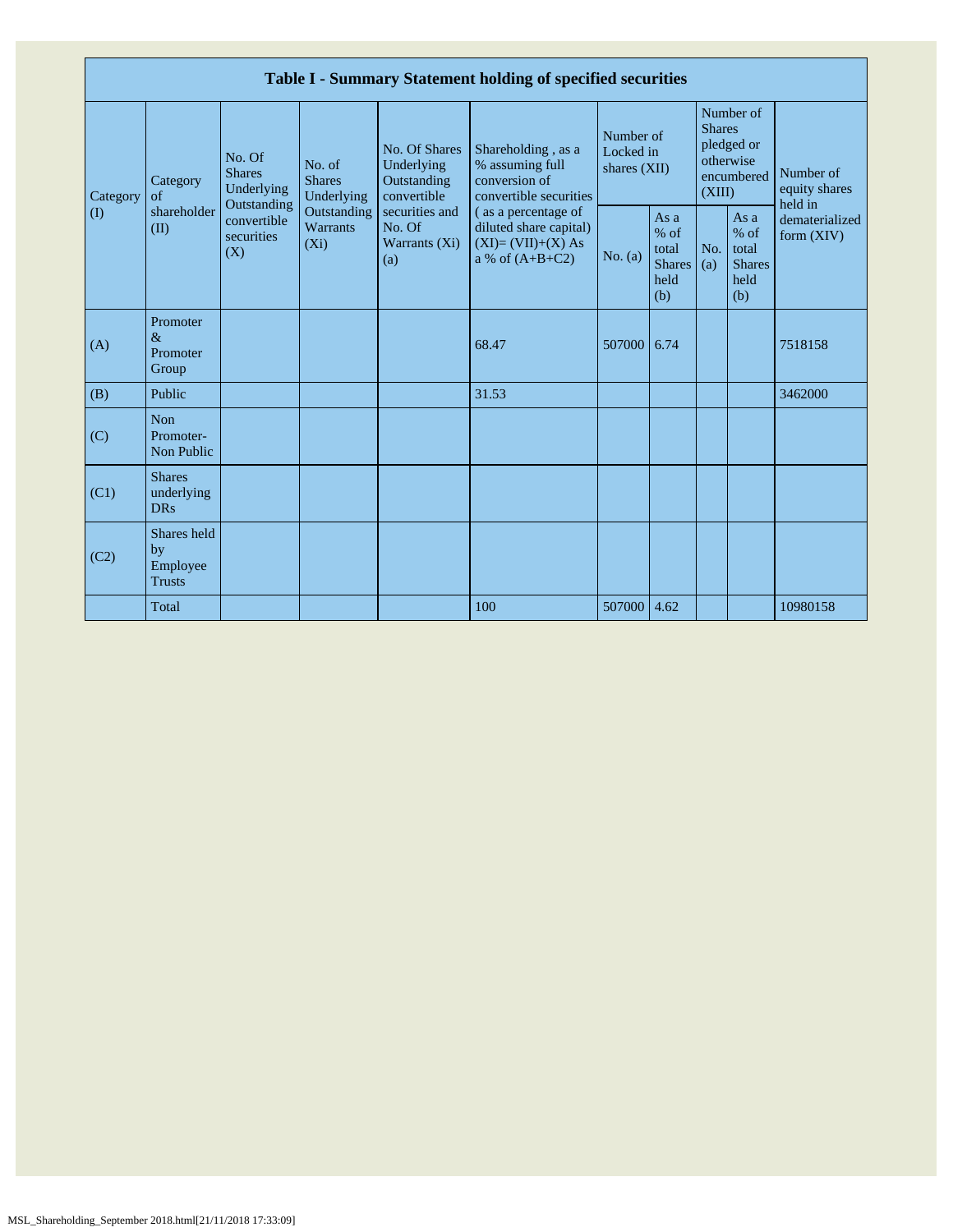|                                                                                                | Table II - Statement showing shareholding pattern of the Promoter and Promoter Group                                |                       |                                  |                                       |                                              |                                                |                                                                        |                           |               |                                      |                                           |
|------------------------------------------------------------------------------------------------|---------------------------------------------------------------------------------------------------------------------|-----------------------|----------------------------------|---------------------------------------|----------------------------------------------|------------------------------------------------|------------------------------------------------------------------------|---------------------------|---------------|--------------------------------------|-------------------------------------------|
|                                                                                                |                                                                                                                     |                       |                                  | No.<br><b>Of</b>                      | No. Of                                       | Total nos.                                     | Shareholding<br>as a % of                                              | class of securities (IX)  |               | Number of Voting Rights held in each |                                           |
|                                                                                                | Category $\&$                                                                                                       | Nos. Of               | No. of<br>fully paid             | Partly<br>paid-                       | shares                                       | shares                                         | total no. of<br>shares                                                 | No of Voting (XIV) Rights |               |                                      | Total                                     |
| Sr.                                                                                            | Name of the<br>Shareholders (I)                                                                                     | shareholders<br>(III) | up equity<br>shares<br>held (IV) | up<br>equity<br>shares<br>held<br>(V) | underlying<br>Depository<br>Receipts<br>(VI) | held<br>$(VII) =$<br>$(IV)+$<br>$(V)$ + $(VI)$ | (calculated<br>as per SCRR,<br>1957) (VIII)<br>As a % of<br>$(A+B+C2)$ | Class eg:<br>X            | Class<br>eg:y | Total                                | as a %<br>of<br>Total<br>Voting<br>rights |
| $\mathbf{A}$                                                                                   | Table II - Statement showing shareholding pattern of the Promoter and Promoter Group                                |                       |                                  |                                       |                                              |                                                |                                                                        |                           |               |                                      |                                           |
| (1)                                                                                            | Indian                                                                                                              |                       |                                  |                                       |                                              |                                                |                                                                        |                           |               |                                      |                                           |
| (a)                                                                                            | Individuals/Hindu<br>undivided Family                                                                               | 29                    | 7518158                          |                                       |                                              | 7518158                                        | 68.47                                                                  | 7518158                   |               | 7518158                              | 68.47                                     |
| Sub-Total<br>(A)(1)                                                                            |                                                                                                                     | 29                    | 7518158                          |                                       |                                              | 7518158                                        | 68.47                                                                  | 7518158                   |               | 7518158                              | 68.47                                     |
| (2)                                                                                            | Foreign                                                                                                             |                       |                                  |                                       |                                              |                                                |                                                                        |                           |               |                                      |                                           |
| Total<br>Shareholding<br>of Promoter<br>and<br>Promoter<br>Group $(A)=$<br>$(A)(1)+(A)$<br>(2) |                                                                                                                     | 29                    | 7518158                          |                                       |                                              | 7518158                                        | 68.47                                                                  | 7518158                   |               | 7518158                              | 68.47                                     |
| $\, {\bf B}$                                                                                   | Table III - Statement showing shareholding pattern of the Public shareholder                                        |                       |                                  |                                       |                                              |                                                |                                                                        |                           |               |                                      |                                           |
| (1)                                                                                            | Institutions                                                                                                        |                       |                                  |                                       |                                              |                                                |                                                                        |                           |               |                                      |                                           |
| (3)                                                                                            | Non-institutions                                                                                                    |                       |                                  |                                       |                                              |                                                |                                                                        |                           |               |                                      |                                           |
| (a(i))                                                                                         | Individuals -<br>i.Individual<br>shareholders<br>holding nominal<br>share capital up<br>to Rs. 2 lakhs.             | 312                   | 1445938                          |                                       |                                              | 1445938                                        | 13.17                                                                  | 1445938                   |               | 1445938                              | 13.17                                     |
| (a(ii))                                                                                        | Individuals - ii.<br>Individual<br>shareholders<br>holding nominal<br>share capital in<br>excess of Rs. 2<br>lakhs. | 23                    | 1639500                          |                                       |                                              | 1639500                                        | 14.93                                                                  | 1639500                   |               | 1639500                              | 14.93                                     |
| (b)                                                                                            | NBFCs registered<br>with RBI                                                                                        | $\mathbf{1}$          | 1500                             |                                       |                                              | 1500                                           | 0.01                                                                   | 1500                      |               | 1500                                 | 0.01                                      |
| (e)                                                                                            | Any Other<br>(specify)                                                                                              | 16                    | 375062                           |                                       |                                              | 375062                                         | 3.42                                                                   | 375062                    |               | 375062                               | 3.42                                      |
| Sub-Total<br>(B)(3)                                                                            |                                                                                                                     | 352                   | 3462000                          |                                       |                                              | 3462000                                        | 31.53                                                                  | 3462000                   |               | 3462000                              | 31.53                                     |
| <b>Total Public</b><br>Shareholding<br>$(B)=(B)(1)+$<br>$(B)(2)+(B)$<br>(3)                    |                                                                                                                     | 352                   | 3462000                          |                                       |                                              | 3462000                                        | 31.53                                                                  | 3462000                   |               | 3462000                              | 31.53                                     |
| $\mathbf C$                                                                                    | Table IV - Statement showing shareholding pattern of the Non Promoter- Non Public shareholder                       |                       |                                  |                                       |                                              |                                                |                                                                        |                           |               |                                      |                                           |
| Total (<br>$A+B+C2$ )                                                                          |                                                                                                                     | 381                   | 10980158                         |                                       |                                              | 10980158                                       | 100                                                                    | 10980158                  |               | 10980158                             | 100                                       |
| Total                                                                                          |                                                                                                                     | 381                   | 10980158                         |                                       |                                              | 10980158                                       | 100                                                                    | 10980158                  |               | 10980158                             | 100                                       |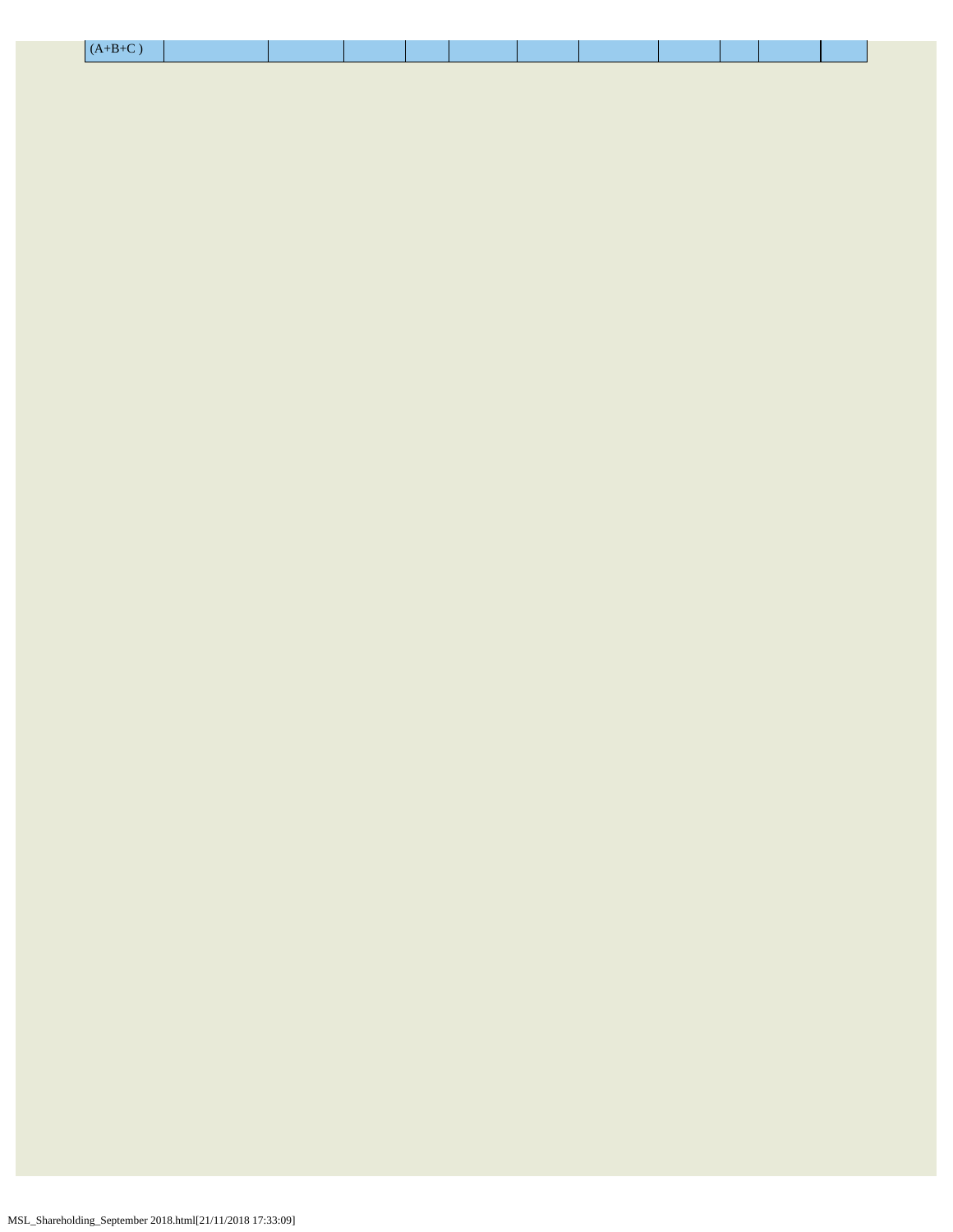| Table II - Statement showing shareholding pattern of the Promoter and Promoter Group    |                                                 |                                           |                                                                       |                                                                                               |                                        |                                                       |                                                                               |                                                       |                                       |  |  |  |
|-----------------------------------------------------------------------------------------|-------------------------------------------------|-------------------------------------------|-----------------------------------------------------------------------|-----------------------------------------------------------------------------------------------|----------------------------------------|-------------------------------------------------------|-------------------------------------------------------------------------------|-------------------------------------------------------|---------------------------------------|--|--|--|
| Sr.                                                                                     | No. Of<br><b>Shares</b><br>Underlying           | No. of<br><b>Shares</b><br>Underlying     | No. Of Shares<br>Underlying<br>Outstanding                            | Shareholding, as a %<br>assuming full conversion<br>of convertible securities (               | Number of<br>Locked in<br>shares (XII) |                                                       | Number of<br><b>Shares</b><br>pledged or<br>otherwise<br>encumbered<br>(XIII) |                                                       | Number of<br>equity shares<br>held in |  |  |  |
|                                                                                         | Outstanding<br>convertible<br>securities<br>(X) | Outstanding<br><b>Warrants</b><br>$(X_i)$ | convertible<br>securities and<br><b>No. Of Warrants</b><br>$(Xi)$ (a) | as a percentage of diluted<br>share capital) $(XI)=$<br>$(VII)+(X)$ As a % of<br>$(A+B+C2)$   | No. (a)                                | As a<br>% of<br>total<br><b>Shares</b><br>held<br>(b) | No.<br>(a)                                                                    | As a<br>% of<br>total<br><b>Shares</b><br>held<br>(b) | dematerialized<br>form (XIV)          |  |  |  |
| A                                                                                       |                                                 |                                           |                                                                       | Table II - Statement showing shareholding pattern of the Promoter and Promoter Group          |                                        |                                                       |                                                                               |                                                       |                                       |  |  |  |
| (1)                                                                                     | Indian                                          |                                           |                                                                       |                                                                                               |                                        |                                                       |                                                                               |                                                       |                                       |  |  |  |
| (a)                                                                                     |                                                 |                                           |                                                                       | 68.47                                                                                         | 507000                                 | 6.74                                                  |                                                                               |                                                       | 7518158                               |  |  |  |
| Sub-Total (A)<br>(1)                                                                    |                                                 |                                           |                                                                       | 68.47                                                                                         | 507000                                 | 6.74                                                  |                                                                               |                                                       | 7518158                               |  |  |  |
| (2)                                                                                     | Foreign                                         |                                           |                                                                       |                                                                                               |                                        |                                                       |                                                                               |                                                       |                                       |  |  |  |
| Total<br>Shareholding<br>of Promoter<br>and Promoter<br>Group $(A)=$<br>$(A)(1)+(A)(2)$ |                                                 |                                           |                                                                       | 68.47                                                                                         | 507000                                 | 6.74                                                  |                                                                               |                                                       | 7518158                               |  |  |  |
| $\, {\bf B}$                                                                            |                                                 |                                           |                                                                       | Table III - Statement showing shareholding pattern of the Public shareholder                  |                                        |                                                       |                                                                               |                                                       |                                       |  |  |  |
| (1)                                                                                     | Institutions                                    |                                           |                                                                       |                                                                                               |                                        |                                                       |                                                                               |                                                       |                                       |  |  |  |
| (3)                                                                                     | Non-institutions                                |                                           |                                                                       |                                                                                               |                                        |                                                       |                                                                               |                                                       |                                       |  |  |  |
| (a(i))                                                                                  |                                                 |                                           |                                                                       | 13.17                                                                                         |                                        |                                                       |                                                                               |                                                       | 1445938                               |  |  |  |
| (a(ii))                                                                                 |                                                 |                                           |                                                                       | 14.93                                                                                         |                                        |                                                       |                                                                               |                                                       | 1639500                               |  |  |  |
| (b)                                                                                     |                                                 |                                           |                                                                       | 0.01                                                                                          |                                        |                                                       |                                                                               |                                                       | 1500                                  |  |  |  |
| (e)                                                                                     |                                                 |                                           |                                                                       | 3.42                                                                                          |                                        |                                                       |                                                                               |                                                       | 375062                                |  |  |  |
| Sub-Total (B)<br>(3)                                                                    |                                                 |                                           |                                                                       | 31.53                                                                                         |                                        |                                                       |                                                                               |                                                       | 3462000                               |  |  |  |
| <b>Total Public</b><br>Shareholding<br>$(B)=(B)(1)+$<br>$(B)(2)+(B)(3)$                 |                                                 |                                           |                                                                       | 31.53                                                                                         |                                        |                                                       |                                                                               |                                                       | 3462000                               |  |  |  |
| $\mathbf C$                                                                             |                                                 |                                           |                                                                       | Table IV - Statement showing shareholding pattern of the Non Promoter- Non Public shareholder |                                        |                                                       |                                                                               |                                                       |                                       |  |  |  |
| Total (<br>$A+B+C2$ )                                                                   |                                                 |                                           |                                                                       | 100                                                                                           | 507000                                 | 4.62                                                  |                                                                               |                                                       | 10980158                              |  |  |  |
| Total<br>$(A+B+C)$                                                                      |                                                 |                                           |                                                                       | 100                                                                                           | 507000                                 | 4.62                                                  |                                                                               |                                                       | 10980158                              |  |  |  |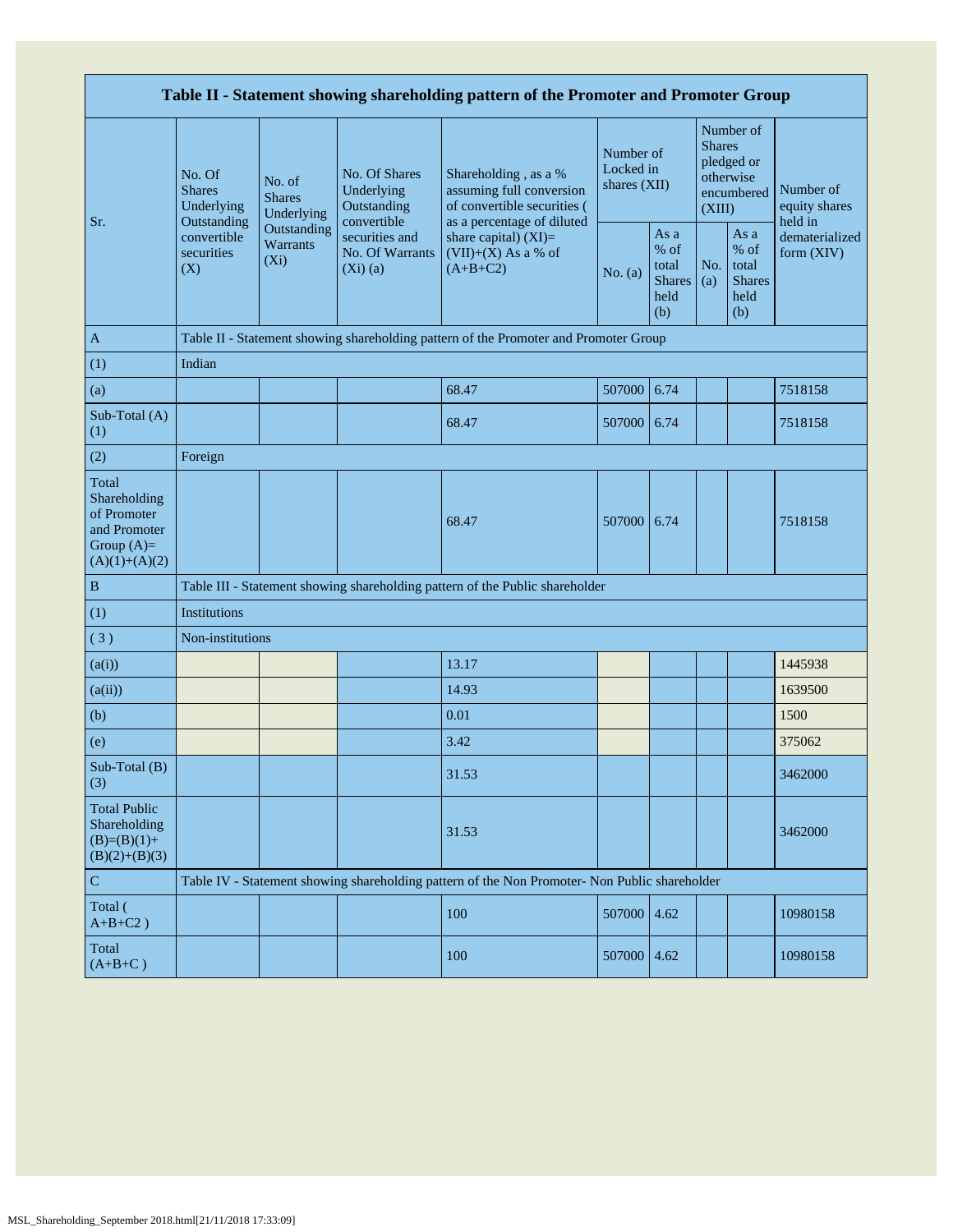|                                                                                                                            | <b>Individuals/Hindu undivided Family</b>                     |                                                        |                                                      |                                                            |                                                 |                                                 |                                                   |  |  |  |  |  |  |
|----------------------------------------------------------------------------------------------------------------------------|---------------------------------------------------------------|--------------------------------------------------------|------------------------------------------------------|------------------------------------------------------------|-------------------------------------------------|-------------------------------------------------|---------------------------------------------------|--|--|--|--|--|--|
| Searial No.                                                                                                                | $\mathbf{1}$                                                  | $\sqrt{2}$                                             | 3                                                    | $\overline{4}$                                             | $\sqrt{5}$                                      | 6                                               | $\boldsymbol{7}$                                  |  |  |  |  |  |  |
| Name of the<br>Shareholders<br>(1)                                                                                         | <b>NARSINHBHAI</b><br><b>JETHALAL</b><br>PATEL HUF            | <b>NATHALAL</b><br><b>JETHALAL</b><br><b>PATEL HUF</b> | <b>DHANJIBHAI</b><br><b>SHIVRAMBHAI</b><br>PATEL HUF | <b>KALPESHKUMAR</b><br><b>NATHALAL</b><br><b>PATEL HUF</b> | <b>MEHUL</b><br><b>NARSINHBHAI</b><br>PATEL HUF | <b>MAFATLAL</b><br><b>JETHALAL</b><br>PATEL HUF | <b>PRAVINBHAI</b><br><b>MAFATLAL</b><br>PATEL HUF |  |  |  |  |  |  |
| PAN(II)                                                                                                                    | AAHHN2425F                                                    | AAHHN2462E                                             | AAIHD2938Q                                           | AAKHK4931Q                                                 | AANHM5246H                                      | AANHM5247G                                      | AANHP6193G                                        |  |  |  |  |  |  |
| No. of fully<br>paid up equity<br>shares held<br>(IV)                                                                      | 153852                                                        | 52814                                                  | 133158                                               | 157534                                                     | 49918                                           | 119166                                          | 153670                                            |  |  |  |  |  |  |
| No. Of Partly<br>paid-up equity<br>shares held<br>(V)                                                                      |                                                               |                                                        |                                                      |                                                            |                                                 |                                                 |                                                   |  |  |  |  |  |  |
| No. Of shares<br>underlying<br>Depository<br>Receipts (VI)                                                                 |                                                               |                                                        |                                                      |                                                            |                                                 |                                                 |                                                   |  |  |  |  |  |  |
| Total nos.<br>shares held<br>$(VII) = (IV) +$<br>$(V)+(VI)$                                                                | 153852                                                        | 52814                                                  | 133158                                               | 157534                                                     | 49918                                           | 119166                                          | 153670                                            |  |  |  |  |  |  |
| Shareholding<br>as a % of total<br>no. of shares<br>(calculated as<br>per SCRR,<br>1957) (VIII)<br>As a % of<br>$(A+B+C2)$ | 1.4                                                           | 0.48                                                   | 1.21                                                 | 1.43                                                       | 0.45                                            | 1.09                                            | 1.4                                               |  |  |  |  |  |  |
|                                                                                                                            | Number of Voting Rights held in each class of securities (IX) |                                                        |                                                      |                                                            |                                                 |                                                 |                                                   |  |  |  |  |  |  |
| Class eg:X                                                                                                                 | 153852                                                        | 52814                                                  | 133158                                               | 157534                                                     | 49918                                           | 119166                                          | 153670                                            |  |  |  |  |  |  |
| Class eg:y                                                                                                                 |                                                               |                                                        |                                                      |                                                            |                                                 |                                                 |                                                   |  |  |  |  |  |  |
| Total                                                                                                                      | 153852                                                        | 52814                                                  | 133158                                               | 157534                                                     | 49918                                           | 119166                                          | 153670                                            |  |  |  |  |  |  |
| Total as a %<br>of Total<br>Voting rights                                                                                  | 1.4                                                           | 0.48                                                   | 1.21                                                 | 1.43                                                       | 0.45                                            | 1.09                                            | 1.4                                               |  |  |  |  |  |  |
| No. Of Shares<br>Underlying<br>Outstanding<br>convertible<br>securities $(X)$                                              |                                                               |                                                        |                                                      |                                                            |                                                 |                                                 |                                                   |  |  |  |  |  |  |
| No. of Shares<br>Underlying<br>Outstanding<br>Warrants (Xi)                                                                |                                                               |                                                        |                                                      |                                                            |                                                 |                                                 |                                                   |  |  |  |  |  |  |
| No. Of Shares<br>Underlying<br>Outstanding<br>convertible<br>securities and<br>No. Of<br>Warrants (Xi)<br>(a)              |                                                               |                                                        |                                                      |                                                            |                                                 |                                                 |                                                   |  |  |  |  |  |  |
| Shareholding,<br>as a $\%$<br>assuming full<br>conversion of                                                               |                                                               |                                                        |                                                      |                                                            |                                                 |                                                 |                                                   |  |  |  |  |  |  |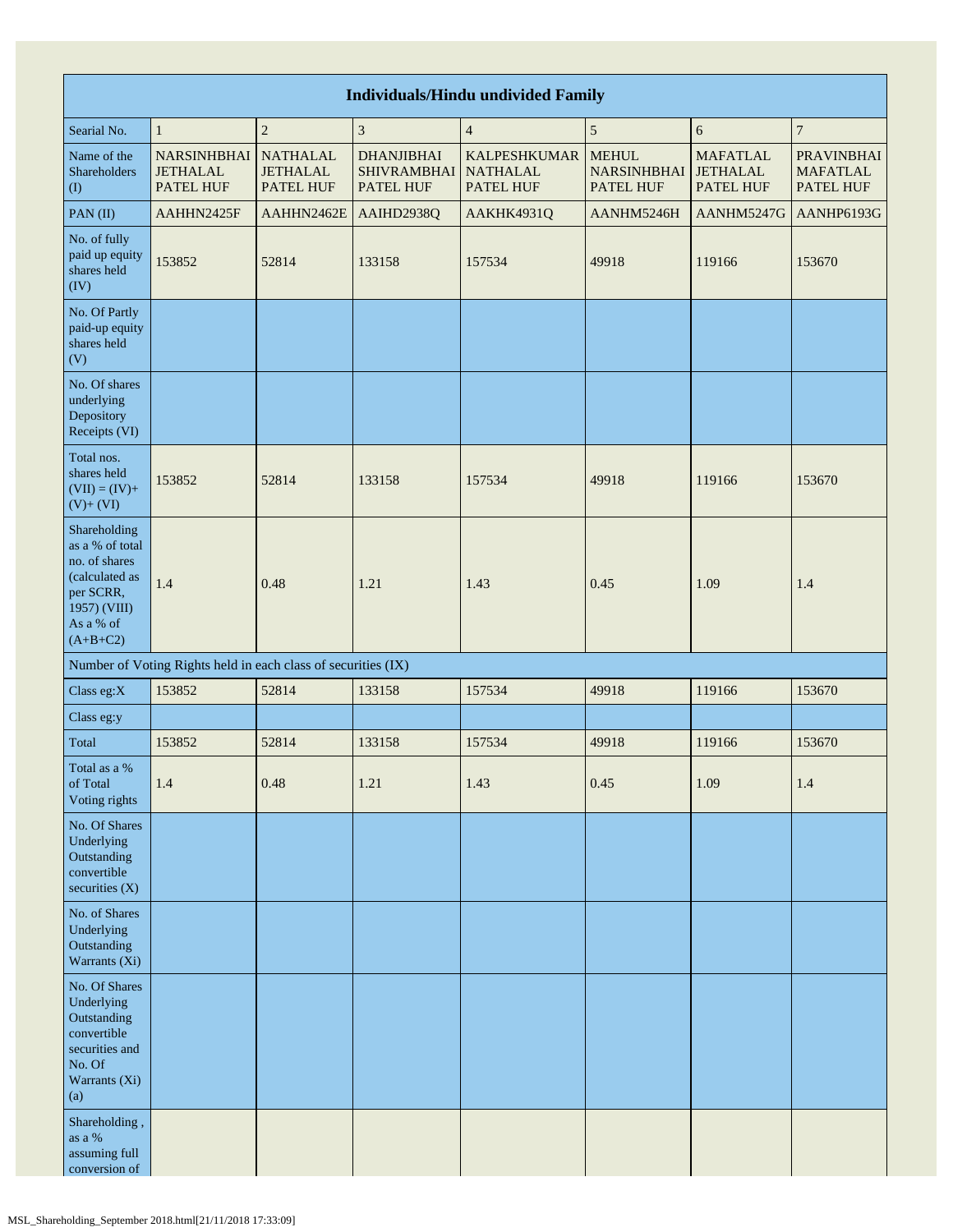| convertible<br>securities (as a<br>percentage of<br>diluted share<br>capital) (XI)=<br>$(VII)+(Xi)(a)$<br>As a % of<br>$(A+B+C2)$ | 1.4                                                     | 0.48              | 1.21             | 1.43           | 0.45             | 1.09                  | 1.4               |
|-----------------------------------------------------------------------------------------------------------------------------------|---------------------------------------------------------|-------------------|------------------|----------------|------------------|-----------------------|-------------------|
|                                                                                                                                   | Number of Locked in shares (XII)                        |                   |                  |                |                  |                       |                   |
| No. $(a)$                                                                                                                         | $\mathbf{0}$                                            | $\mathbf{0}$      | $\boldsymbol{0}$ | $\mathbf{0}$   | $\boldsymbol{0}$ | $\mathbf{0}$          | $\mathbf{0}$      |
| As a % of<br>total Shares<br>held(b)                                                                                              | $\mathbf{0}$                                            | $\overline{0}$    | $\mathbf{0}$     | $\mathbf{0}$   | $\mathbf{0}$     | $\overline{0}$        | $\overline{0}$    |
|                                                                                                                                   | Number of Shares pledged or otherwise encumbered (XIII) |                   |                  |                |                  |                       |                   |
| No. $(a)$                                                                                                                         |                                                         |                   |                  |                |                  |                       |                   |
| As a % of<br>total Shares<br>held(b)                                                                                              |                                                         |                   |                  |                |                  |                       |                   |
| Number of<br>equity shares<br>held in<br>dematerialized<br>form (XIV)                                                             | 153852                                                  | 52814             | 133158           | 157534         | 49918            | 119166                | 153670            |
|                                                                                                                                   | Reason for not providing PAN                            |                   |                  |                |                  |                       |                   |
| Reason for not<br>providing<br>PAN                                                                                                |                                                         |                   |                  |                |                  |                       |                   |
| Shareholder<br>type                                                                                                               | Promoter Group                                          | Promoter<br>Group | Promoter Group   | Promoter Group | Promoter Group   | <b>Promoter Group</b> | Promoter<br>Group |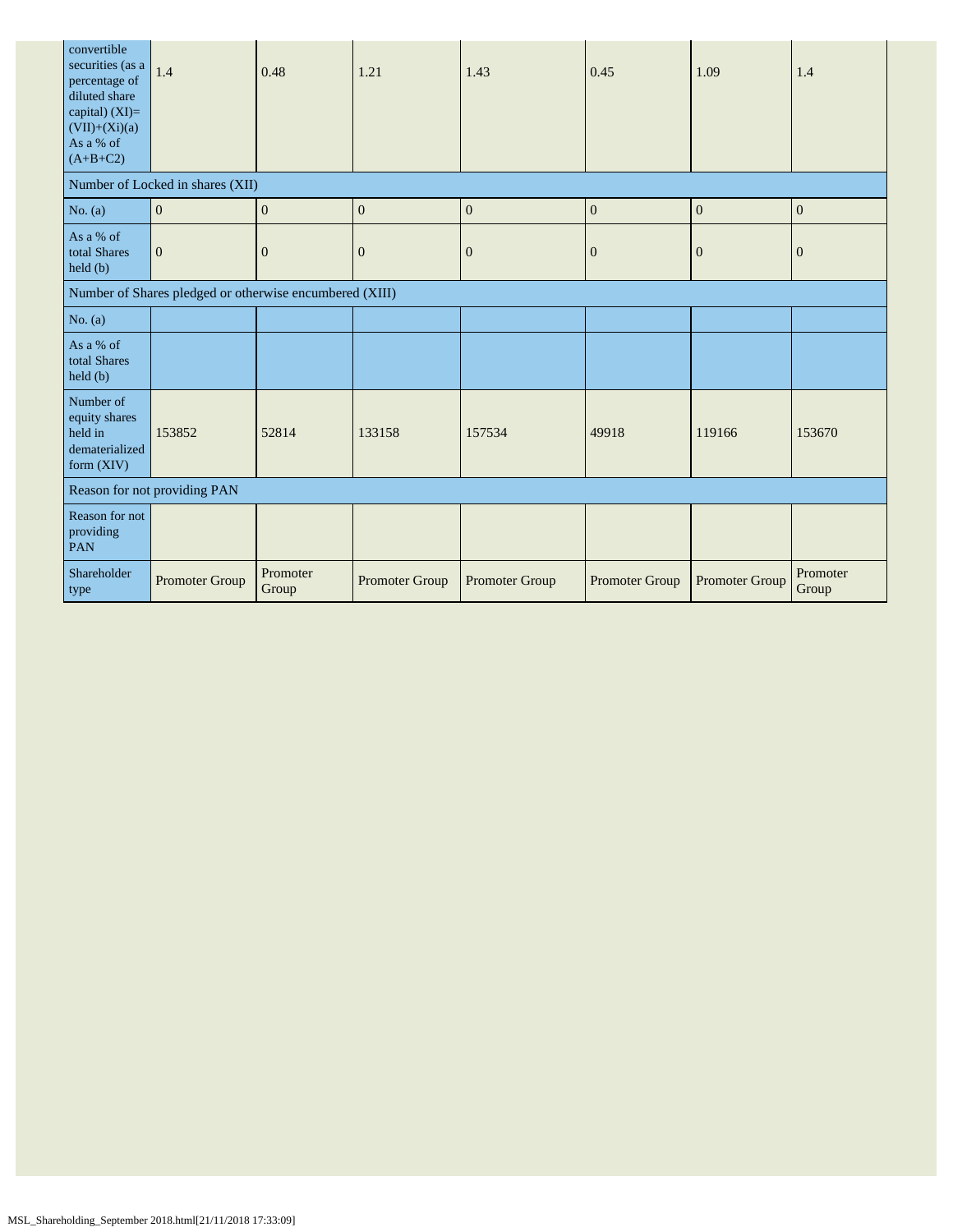| <b>Individuals/Hindu undivided Family</b>                                                                                                                           |                                                               |                                                         |                                                    |                                                     |                                                    |                                                      |                                                         |  |  |  |  |
|---------------------------------------------------------------------------------------------------------------------------------------------------------------------|---------------------------------------------------------------|---------------------------------------------------------|----------------------------------------------------|-----------------------------------------------------|----------------------------------------------------|------------------------------------------------------|---------------------------------------------------------|--|--|--|--|
| Searial No.                                                                                                                                                         | 8                                                             | 9                                                       | 10                                                 | 11                                                  | 12                                                 | 13                                                   | 14                                                      |  |  |  |  |
| Name of the<br>Shareholders (I)                                                                                                                                     | <b>PRADIPKUMAR</b><br><b>NATHALAL</b><br><b>PATEL HUF</b>     | <b>REVABHAI</b><br><b>JETHABHAI</b><br><b>PATEL HUF</b> | <b>NATHALAL</b><br><b>JETHALAL</b><br><b>PATEL</b> | <b>REVABHAI</b><br><b>JETHABHAI</b><br><b>PATEL</b> | <b>MAFATLAL</b><br><b>JETHALAL</b><br><b>PATEL</b> | <b>PRAVINBHAI</b><br><b>MAFATLAL</b><br><b>PATEL</b> | <b>SANGITABEN</b><br><b>JIGNESHBHAI</b><br><b>PATEL</b> |  |  |  |  |
| PAN(II)                                                                                                                                                             | AANHP6194B                                                    | AAQHR9486R                                              | ABYPP9531G                                         | ABYPP9844N                                          | ABZPP0223A                                         | ALEPP1735C                                           | ALEPP8727E                                              |  |  |  |  |
| No. of fully paid<br>up equity shares<br>held (IV)                                                                                                                  | 51600                                                         | 141132                                                  | 153000                                             | 836676                                              | 705612                                             | 1043146                                              | 18000                                                   |  |  |  |  |
| No. Of Partly<br>paid-up equity<br>shares held (V)                                                                                                                  |                                                               |                                                         |                                                    |                                                     |                                                    |                                                      |                                                         |  |  |  |  |
| No. Of shares<br>underlying<br>Depository<br>Receipts (VI)                                                                                                          |                                                               |                                                         |                                                    |                                                     |                                                    |                                                      |                                                         |  |  |  |  |
| Total nos. shares<br>$\text{held (VII)} =$<br>$(IV)+(V)+(VI)$                                                                                                       | 51600                                                         | 141132                                                  | 153000                                             | 836676                                              | 705612                                             | 1043146                                              | 18000                                                   |  |  |  |  |
| Shareholding as<br>a % of total no.<br>of shares<br>(calculated as per 0.47<br>SCRR, 1957)<br>(VIII) As a % of<br>$(A+B+C2)$                                        |                                                               | 1.29                                                    | 1.39                                               | 7.62                                                | 6.43                                               | 9.5                                                  | 0.16                                                    |  |  |  |  |
|                                                                                                                                                                     | Number of Voting Rights held in each class of securities (IX) |                                                         |                                                    |                                                     |                                                    |                                                      |                                                         |  |  |  |  |
| Class eg:X                                                                                                                                                          | 51600                                                         | 141132                                                  | 153000                                             | 836676                                              | 705612                                             | 1043146                                              | 18000                                                   |  |  |  |  |
| Class eg:y                                                                                                                                                          |                                                               |                                                         |                                                    |                                                     |                                                    |                                                      |                                                         |  |  |  |  |
| Total                                                                                                                                                               | 51600                                                         | 141132                                                  | 153000                                             | 836676                                              | 705612                                             | 1043146                                              | 18000                                                   |  |  |  |  |
| Total as a % of<br><b>Total Voting</b><br>rights                                                                                                                    | 0.47                                                          | 1.29                                                    | 1.39                                               | 7.62                                                | 6.43                                               | 9.5                                                  | 0.16                                                    |  |  |  |  |
| No. Of Shares<br>Underlying<br>Outstanding<br>convertible<br>securities $(X)$                                                                                       |                                                               |                                                         |                                                    |                                                     |                                                    |                                                      |                                                         |  |  |  |  |
| No. of Shares<br>Underlying<br>Outstanding<br>Warrants (Xi)                                                                                                         |                                                               |                                                         |                                                    |                                                     |                                                    |                                                      |                                                         |  |  |  |  |
| No. Of Shares<br>Underlying<br>Outstanding<br>convertible<br>securities and<br>No. Of Warrants<br>$(Xi)$ $(a)$                                                      |                                                               |                                                         |                                                    |                                                     |                                                    |                                                      |                                                         |  |  |  |  |
| Shareholding, as<br>a % assuming<br>full conversion<br>of convertible<br>securities (as a<br>percentage of<br>diluted share<br>capital) (XI)=<br>$(VII)+(Xi)(a) As$ | 0.47                                                          | 1.29                                                    | 1.39                                               | 7.62                                                | 6.43                                               | 9.5                                                  | 0.16                                                    |  |  |  |  |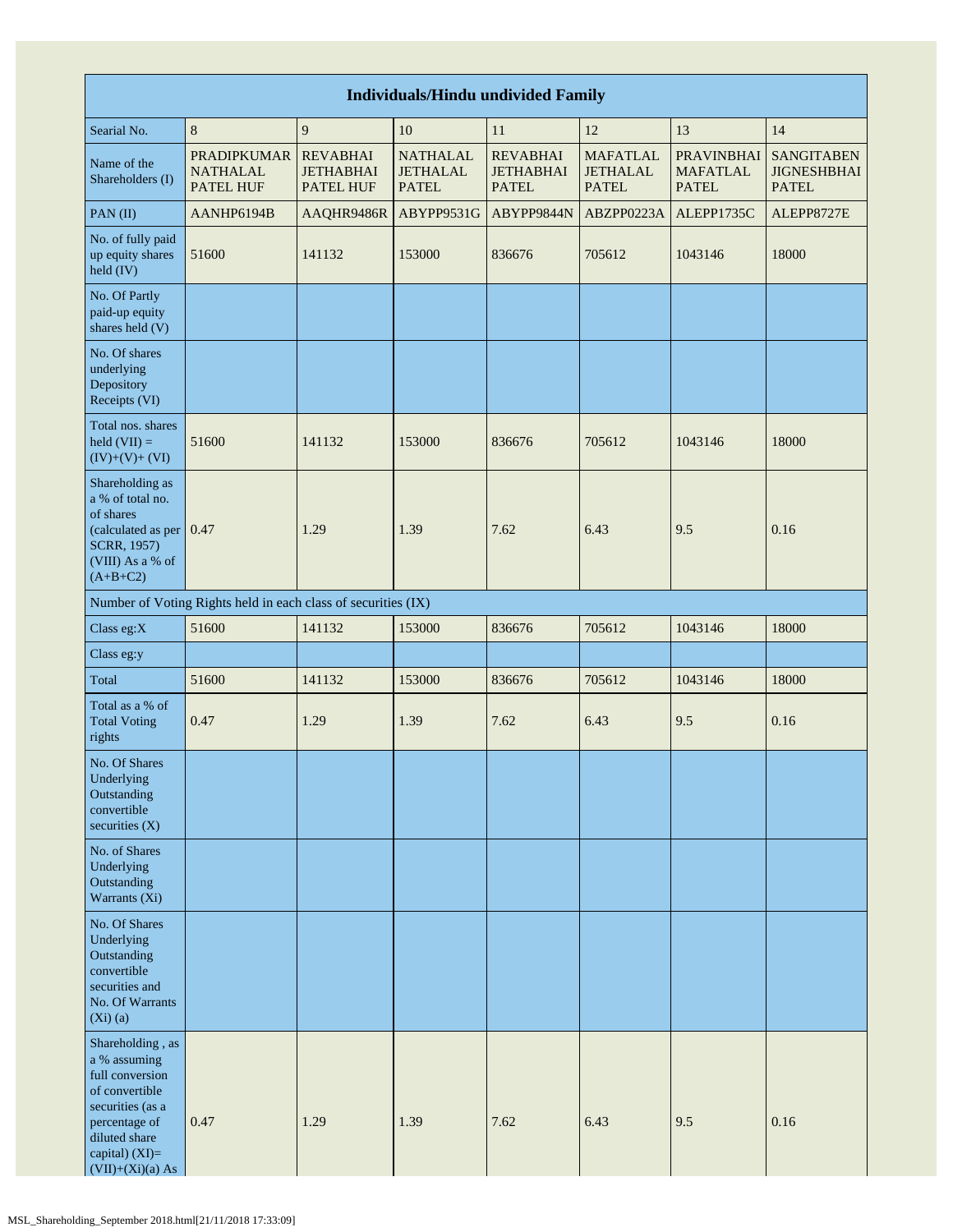| a % of<br>$(A+B+C2)$                                                    |                                                         |                   |                   |                   |          |          |                       |
|-------------------------------------------------------------------------|---------------------------------------------------------|-------------------|-------------------|-------------------|----------|----------|-----------------------|
| Number of Locked in shares (XII)                                        |                                                         |                   |                   |                   |          |          |                       |
| No. $(a)$                                                               | $\mathbf{0}$                                            | $\overline{0}$    | $\mathbf{0}$      | $\mathbf{0}$      | 66000    | 141000   | $\mathbf{0}$          |
| As a % of total<br>Shares held (b)                                      | $\overline{0}$                                          | $\overline{0}$    | $\mathbf{0}$      | $\overline{0}$    | 9.35     | 13.52    | $\mathbf{0}$          |
|                                                                         | Number of Shares pledged or otherwise encumbered (XIII) |                   |                   |                   |          |          |                       |
| No. $(a)$                                                               |                                                         |                   |                   |                   |          |          |                       |
| As a % of total<br>Shares held (b)                                      |                                                         |                   |                   |                   |          |          |                       |
| Number of<br>equity shares<br>held in<br>dematerialized<br>form $(XIV)$ | 51600                                                   | 141132            | 153000            | 836676            | 705612   | 1043146  | 18000                 |
| Reason for not providing PAN                                            |                                                         |                   |                   |                   |          |          |                       |
| Reason for not<br>providing PAN                                         |                                                         |                   |                   |                   |          |          |                       |
| Shareholder type                                                        | Promoter Group                                          | Promoter<br>Group | Promoter<br>Group | Promoter<br>Group | Promoter | Promoter | <b>Promoter Group</b> |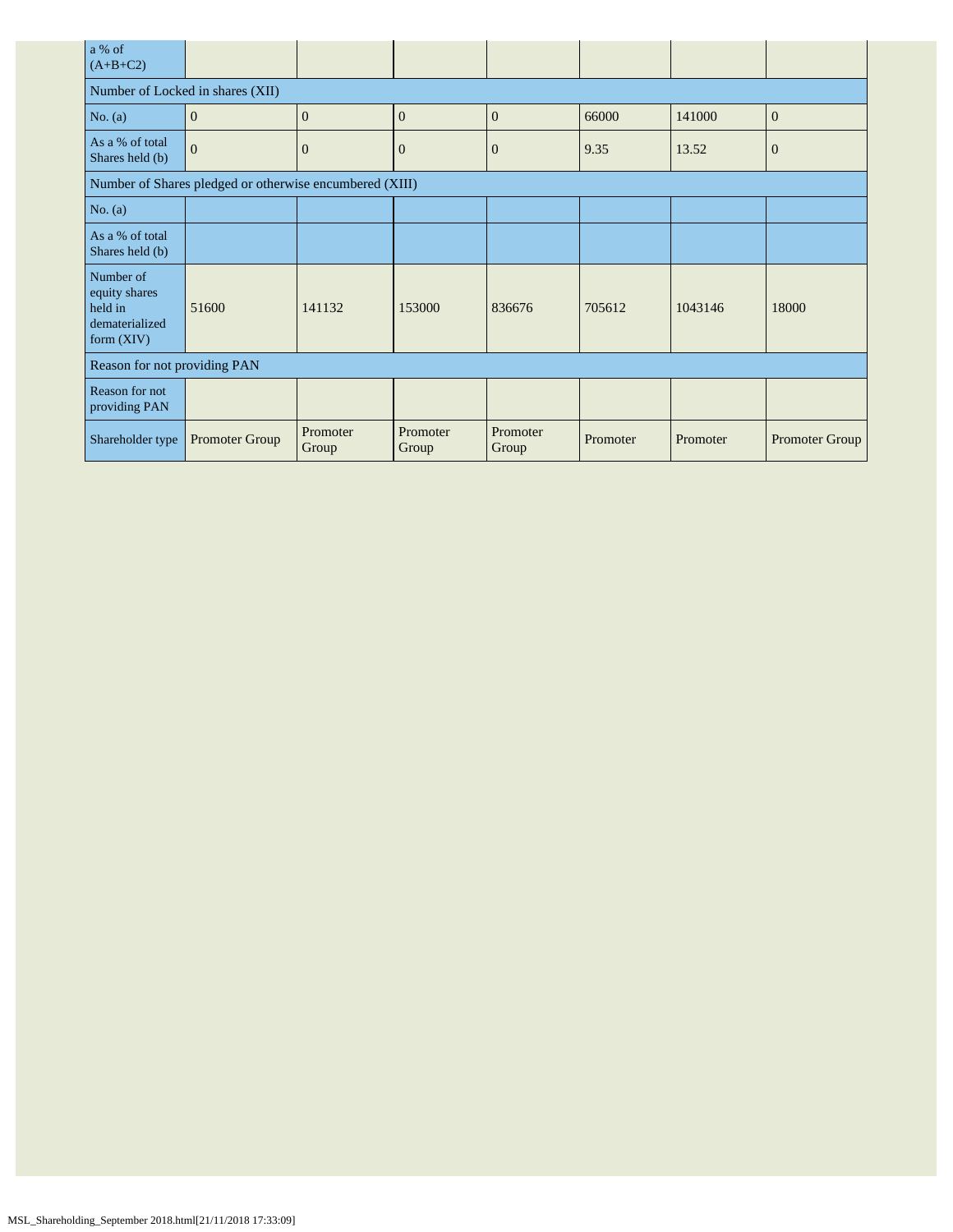|                                                                                                                            | <b>Individuals/Hindu undivided Family</b>                |                                                               |                                                        |                                                    |                                                        |                                                     |                                                    |  |  |  |  |  |  |
|----------------------------------------------------------------------------------------------------------------------------|----------------------------------------------------------|---------------------------------------------------------------|--------------------------------------------------------|----------------------------------------------------|--------------------------------------------------------|-----------------------------------------------------|----------------------------------------------------|--|--|--|--|--|--|
| Searial No.                                                                                                                | 15                                                       | 16                                                            | 17                                                     | 18                                                 | 19                                                     | 20                                                  | 21                                                 |  |  |  |  |  |  |
| Name of the<br><b>Shareholders</b><br>$\left( \mathrm{I}\right)$                                                           | <b>DHANAJIBHAI</b><br><b>SHIVRAMBHAI</b><br><b>PATEL</b> | <b>RINKUBEN</b><br><b>RAMESHKUMAR</b><br><b>PATEL</b>         | <b>KALPESHKUMAR</b><br><b>NATHALAL</b><br><b>PATEL</b> | <b>MEHUL</b><br><b>NARSINHBHAI</b><br><b>PATEL</b> | <b>NARSINHBHAI</b><br><b>JETHABHAI</b><br><b>PATEL</b> | <b>SHANTABEN</b><br><b>MAFATLAL</b><br><b>PATEL</b> | <b>LAXMIBEN</b><br><b>REVABHAI</b><br><b>PATEL</b> |  |  |  |  |  |  |
| PAN(II)                                                                                                                    | AMSPP1663N                                               | ARAPP7961J                                                    | ASLPP0443K                                             | ASLPP0482G                                         | ASLPP0625K                                             | ATTPP7767M                                          | ATTPP8113H                                         |  |  |  |  |  |  |
| No. of fully<br>paid up equity<br>shares held<br>(IV)                                                                      | 810864                                                   | 28994                                                         | 851870                                                 | 74882                                              | 769984                                                 | 105102                                              | 52106                                              |  |  |  |  |  |  |
| No. Of Partly<br>paid-up equity<br>shares held<br>(V)                                                                      |                                                          |                                                               |                                                        |                                                    |                                                        |                                                     |                                                    |  |  |  |  |  |  |
| No. Of shares<br>underlying<br>Depository<br>Receipts (VI)                                                                 |                                                          |                                                               |                                                        |                                                    |                                                        |                                                     |                                                    |  |  |  |  |  |  |
| Total nos.<br>shares held<br>$(VII) = (IV) +$<br>$(V) + (VI)$                                                              | 810864                                                   | 28994                                                         | 851870                                                 | 74882                                              | 769984                                                 | 105102                                              | 52106                                              |  |  |  |  |  |  |
| Shareholding<br>as a % of total<br>no. of shares<br>(calculated as<br>per SCRR,<br>1957) (VIII)<br>As a % of<br>$(A+B+C2)$ | 7.38                                                     | 0.26                                                          | 7.76                                                   | 0.68                                               | 7.01                                                   | 0.96                                                | 0.47                                               |  |  |  |  |  |  |
|                                                                                                                            |                                                          | Number of Voting Rights held in each class of securities (IX) |                                                        |                                                    |                                                        |                                                     |                                                    |  |  |  |  |  |  |
| Class eg:X                                                                                                                 | 810864                                                   | 28994                                                         | 851870                                                 | 74882                                              | 769984                                                 | 105102                                              | 52106                                              |  |  |  |  |  |  |
| Class eg:y                                                                                                                 |                                                          |                                                               |                                                        |                                                    |                                                        |                                                     |                                                    |  |  |  |  |  |  |
| Total                                                                                                                      | 810864                                                   | 28994                                                         | 851870                                                 | 74882                                              | 769984                                                 | 105102                                              | 52106                                              |  |  |  |  |  |  |
| Total as a %<br>of Total<br>Voting rights                                                                                  | 7.38                                                     | 0.26                                                          | 7.76                                                   | 0.68                                               | 7.01                                                   | 0.96                                                | 0.47                                               |  |  |  |  |  |  |
| No. Of Shares<br>Underlying<br>Outstanding<br>convertible<br>securities (X)                                                |                                                          |                                                               |                                                        |                                                    |                                                        |                                                     |                                                    |  |  |  |  |  |  |
| No. of Shares<br>Underlying<br>Outstanding<br>Warrants (Xi)                                                                |                                                          |                                                               |                                                        |                                                    |                                                        |                                                     |                                                    |  |  |  |  |  |  |
| No. Of Shares<br>Underlying<br>Outstanding<br>convertible<br>securities and<br>No. Of<br>Warrants (Xi)<br>(a)              |                                                          |                                                               |                                                        |                                                    |                                                        |                                                     |                                                    |  |  |  |  |  |  |
| Shareholding,<br>as a $\%$<br>assuming full<br>conversion of                                                               |                                                          |                                                               |                                                        |                                                    |                                                        |                                                     |                                                    |  |  |  |  |  |  |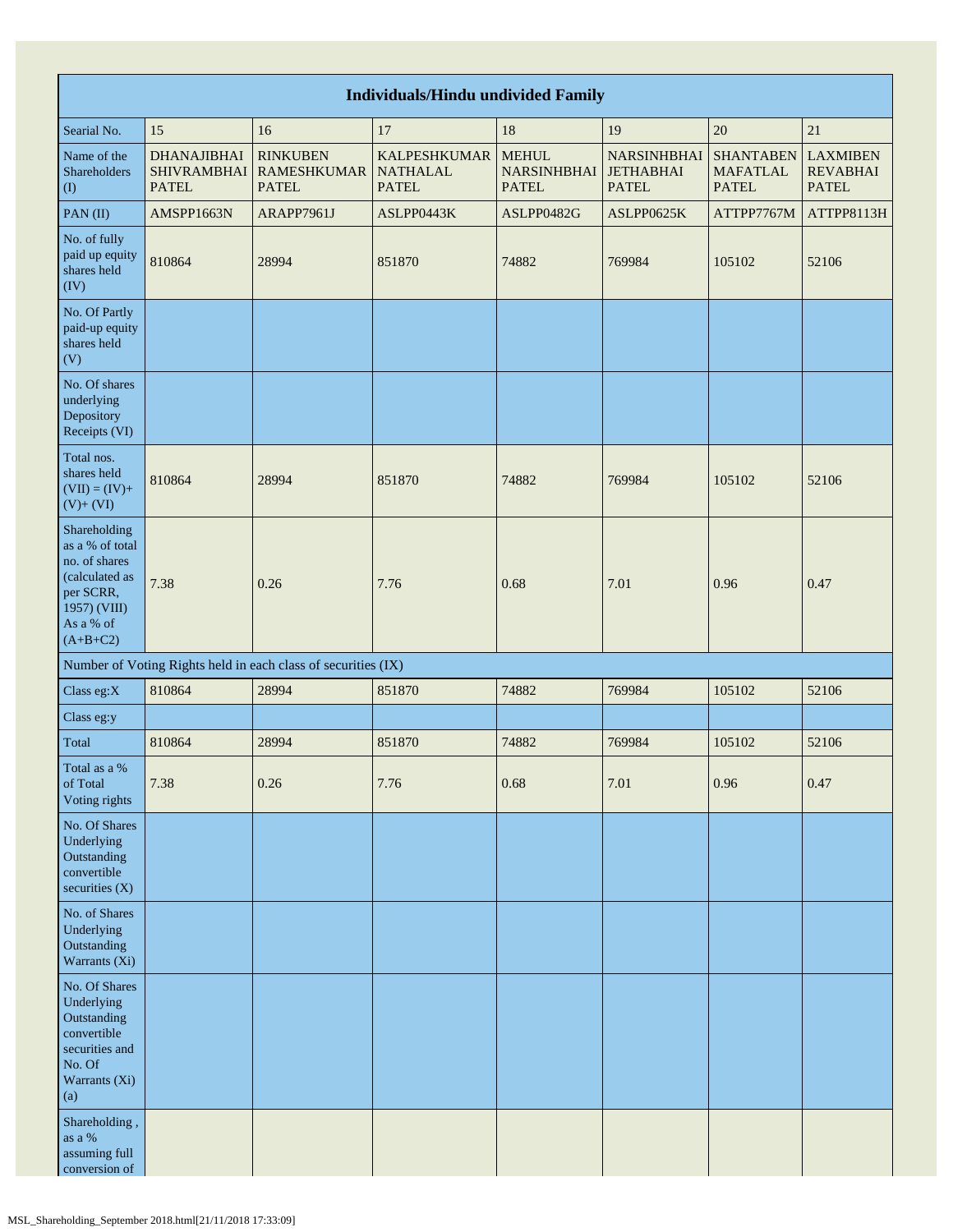| convertible<br>securities (as a<br>percentage of<br>diluted share<br>capital) $(XI)=$<br>$(VII)+(Xi)(a)$<br>As a % of<br>$(A+B+C2)$ | 7.38                             | 0.26                                                    | 7.76           | 0.68           | 7.01           | 0.96              | 0.47              |
|-------------------------------------------------------------------------------------------------------------------------------------|----------------------------------|---------------------------------------------------------|----------------|----------------|----------------|-------------------|-------------------|
|                                                                                                                                     | Number of Locked in shares (XII) |                                                         |                |                |                |                   |                   |
| No. $(a)$                                                                                                                           | 66000                            | $\mathbf{0}$                                            | 132000         | 66000          | $\mathbf{0}$   | $\mathbf{0}$      | 36000             |
| As a % of<br>total Shares<br>held(b)                                                                                                | 8.14                             | $\boldsymbol{0}$                                        | 15.5           | 88.14          | $\mathbf{0}$   | $\mathbf{0}$      | 69.09             |
|                                                                                                                                     |                                  | Number of Shares pledged or otherwise encumbered (XIII) |                |                |                |                   |                   |
| No. $(a)$                                                                                                                           |                                  |                                                         |                |                |                |                   |                   |
| As a % of<br>total Shares<br>$\text{held }(\text{b})$                                                                               |                                  |                                                         |                |                |                |                   |                   |
| Number of<br>equity shares<br>held in<br>dematerialized<br>form (XIV)                                                               | 810864                           | 28994                                                   | 851870         | 74882          | 769984         | 105102            | 52106             |
| Reason for not providing PAN                                                                                                        |                                  |                                                         |                |                |                |                   |                   |
| Reason for not<br>providing<br><b>PAN</b>                                                                                           |                                  |                                                         |                |                |                |                   |                   |
| Shareholder<br>type                                                                                                                 | Promoter                         | Promoter Group                                          | Promoter Group | Promoter Group | Promoter Group | Promoter<br>Group | Promoter<br>Group |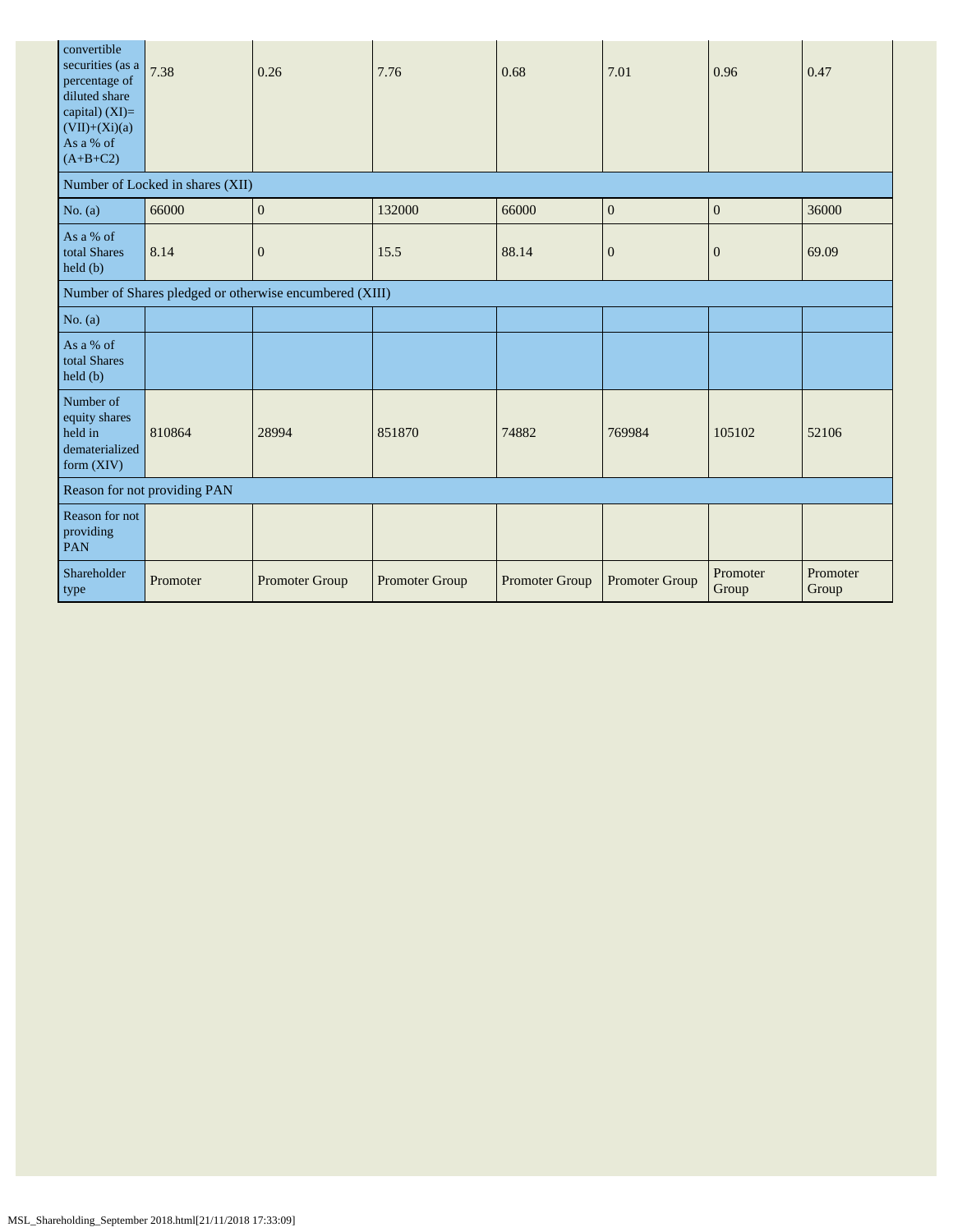|                                                                                                                            | <b>Individuals/Hindu undivided Family</b>                     |                                                    |                                                        |                                                       |                                                     |                                                      |                                                   |  |  |
|----------------------------------------------------------------------------------------------------------------------------|---------------------------------------------------------------|----------------------------------------------------|--------------------------------------------------------|-------------------------------------------------------|-----------------------------------------------------|------------------------------------------------------|---------------------------------------------------|--|--|
| Searial No.                                                                                                                | 22                                                            | 23                                                 | 24                                                     | 25                                                    | 26                                                  | 27                                                   | 28                                                |  |  |
| Name of the<br>Shareholders<br>(1)                                                                                         | <b>CHANDRIKABEN</b><br><b>NARSINHBHAI</b><br><b>PATEL</b>     | <b>BABIBEN</b><br><b>NATHABHAI</b><br><b>PATEL</b> | <b>CHHAYABEN</b><br><b>PRAVINKUMAR</b><br><b>PATEL</b> | <b>PRADIPKUMAR</b><br><b>NATHALAL</b><br><b>PATEL</b> | <b>INDUBEN</b><br><b>DHANJIBHAI</b><br><b>PATEL</b> | <b>URMIBEN</b><br><b>PRADIPKUMAR</b><br><b>PATEL</b> | <b>BHARGAV</b><br><b>REVABHAI</b><br><b>PATEL</b> |  |  |
| PAN(II)                                                                                                                    | ATTPP8115B                                                    | AUBPP3046L                                         | AVEPP6203F                                             | BEIPP4646A                                            | BIXPP1439E                                          | BJBPP0650G                                           | CBRPP2224D                                        |  |  |
| No. of fully<br>paid up equity<br>shares held<br>(IV)                                                                      | 12008                                                         | 9432                                               | 91024                                                  | 766054                                                | 73364                                               | 13000                                                | 55200                                             |  |  |
| No. Of Partly<br>paid-up equity<br>shares held<br>(V)                                                                      |                                                               |                                                    |                                                        |                                                       |                                                     |                                                      |                                                   |  |  |
| No. Of shares<br>underlying<br>Depository<br>Receipts (VI)                                                                 |                                                               |                                                    |                                                        |                                                       |                                                     |                                                      |                                                   |  |  |
| Total nos.<br>shares held<br>$(VII) = (IV) +$<br>$(V) + (VI)$                                                              | 12008                                                         | 9432                                               | 91024                                                  | 766054                                                | 73364                                               | 13000                                                | 55200                                             |  |  |
| Shareholding<br>as a % of total<br>no. of shares<br>(calculated as<br>per SCRR,<br>1957) (VIII)<br>As a % of<br>$(A+B+C2)$ | 0.11                                                          | 0.09                                               | 0.83                                                   | 6.98                                                  | 0.67                                                | 0.12                                                 | 0.5                                               |  |  |
|                                                                                                                            | Number of Voting Rights held in each class of securities (IX) |                                                    |                                                        |                                                       |                                                     |                                                      |                                                   |  |  |
| Class eg:X                                                                                                                 | 12008                                                         | 9432                                               | 91024                                                  | 766054                                                | 73364                                               | 13000                                                | 55200                                             |  |  |
| Class eg:y                                                                                                                 |                                                               |                                                    |                                                        |                                                       |                                                     |                                                      |                                                   |  |  |
| Total                                                                                                                      | 12008                                                         | 9432                                               | 91024                                                  | 766054                                                | 73364                                               | 13000                                                | 55200                                             |  |  |
| Total as a $\%$<br>of Total<br>Voting rights                                                                               | 0.11                                                          | 0.09                                               | 0.83                                                   | 6.98                                                  | 0.67                                                | 0.12                                                 | 0.5                                               |  |  |
| No. Of Shares<br>Underlying<br>Outstanding<br>convertible<br>securities $(X)$                                              |                                                               |                                                    |                                                        |                                                       |                                                     |                                                      |                                                   |  |  |
| No. of Shares<br>Underlying<br>Outstanding<br>Warrants (Xi)                                                                |                                                               |                                                    |                                                        |                                                       |                                                     |                                                      |                                                   |  |  |
| No. Of Shares<br>Underlying<br>Outstanding<br>convertible<br>securities and<br>No. Of<br>Warrants (Xi)<br>(a)              |                                                               |                                                    |                                                        |                                                       |                                                     |                                                      |                                                   |  |  |
| Shareholding,<br>as a $\%$<br>assuming full<br>conversion of                                                               |                                                               |                                                    |                                                        |                                                       |                                                     |                                                      |                                                   |  |  |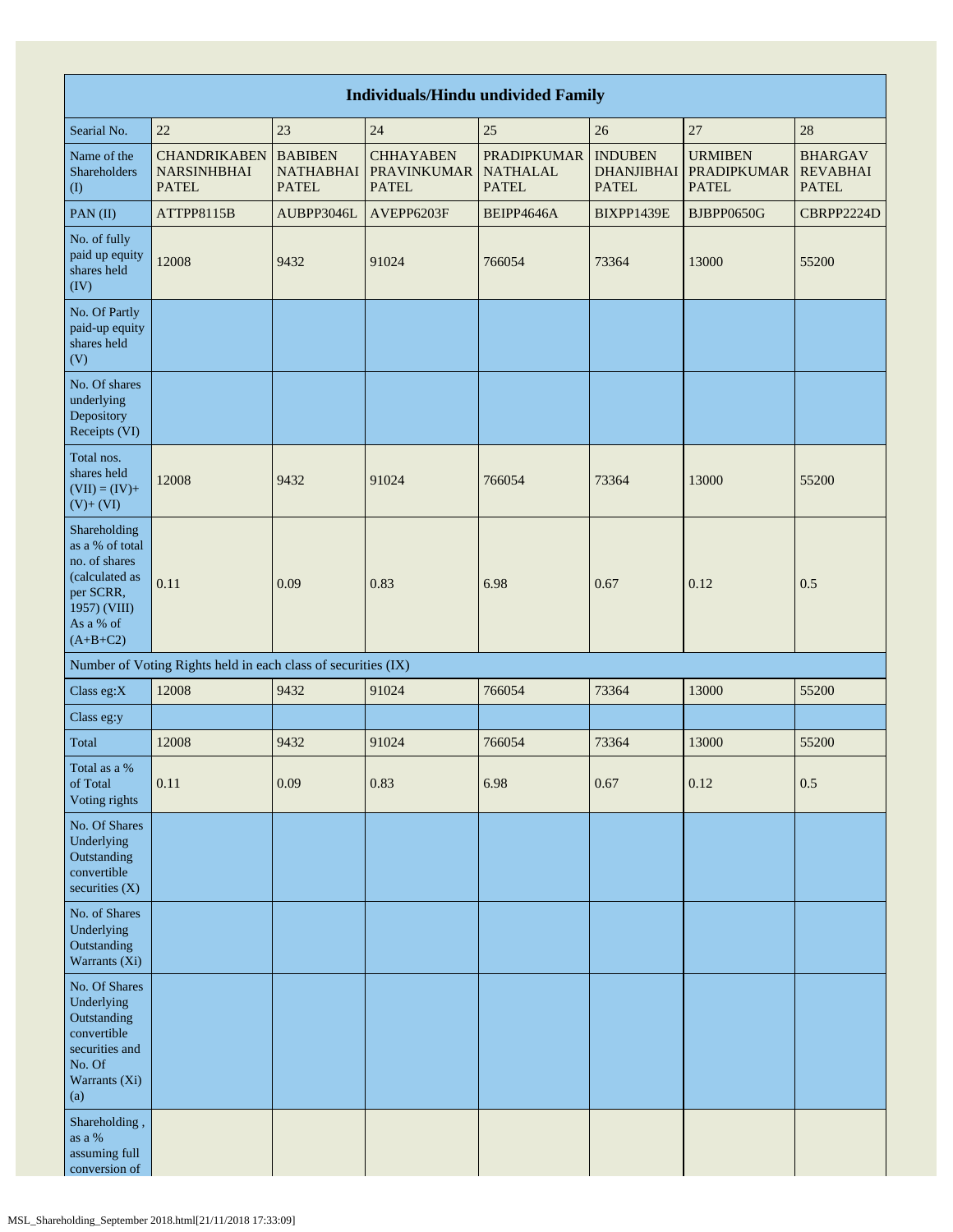| convertible<br>securities (as a<br>percentage of<br>diluted share<br>capital) (XI)=<br>$(VII)+(Xi)(a)$<br>As a % of<br>$(A+B+C2)$ | 0.11                                                    | 0.09              | 0.83                  | 6.98           | 0.67              | 0.12                  | 0.5               |
|-----------------------------------------------------------------------------------------------------------------------------------|---------------------------------------------------------|-------------------|-----------------------|----------------|-------------------|-----------------------|-------------------|
|                                                                                                                                   | Number of Locked in shares (XII)                        |                   |                       |                |                   |                       |                   |
| No. $(a)$                                                                                                                         | $\boldsymbol{0}$                                        | $\mathbf{0}$      | $\boldsymbol{0}$      | $\mathbf{0}$   | $\mathbf{0}$      | $\boldsymbol{0}$      | $\mathbf{0}$      |
| As a % of<br>total Shares<br>held (b)                                                                                             | $\mathbf{0}$                                            | $\overline{0}$    | $\overline{0}$        | $\mathbf{0}$   | $\overline{0}$    | $\overline{0}$        | $\boldsymbol{0}$  |
|                                                                                                                                   | Number of Shares pledged or otherwise encumbered (XIII) |                   |                       |                |                   |                       |                   |
| No. $(a)$                                                                                                                         |                                                         |                   |                       |                |                   |                       |                   |
| As a % of<br>total Shares<br>held (b)                                                                                             |                                                         |                   |                       |                |                   |                       |                   |
| Number of<br>equity shares<br>held in<br>dematerialized<br>form $(XIV)$                                                           | 12008                                                   | 9432              | 91024                 | 766054         | 73364             | 13000                 | 55200             |
| Reason for not providing PAN                                                                                                      |                                                         |                   |                       |                |                   |                       |                   |
| Reason for not<br>providing<br>PAN                                                                                                |                                                         |                   |                       |                |                   |                       |                   |
| Shareholder<br>type                                                                                                               | Promoter Group                                          | Promoter<br>Group | <b>Promoter Group</b> | Promoter Group | Promoter<br>Group | <b>Promoter Group</b> | Promoter<br>Group |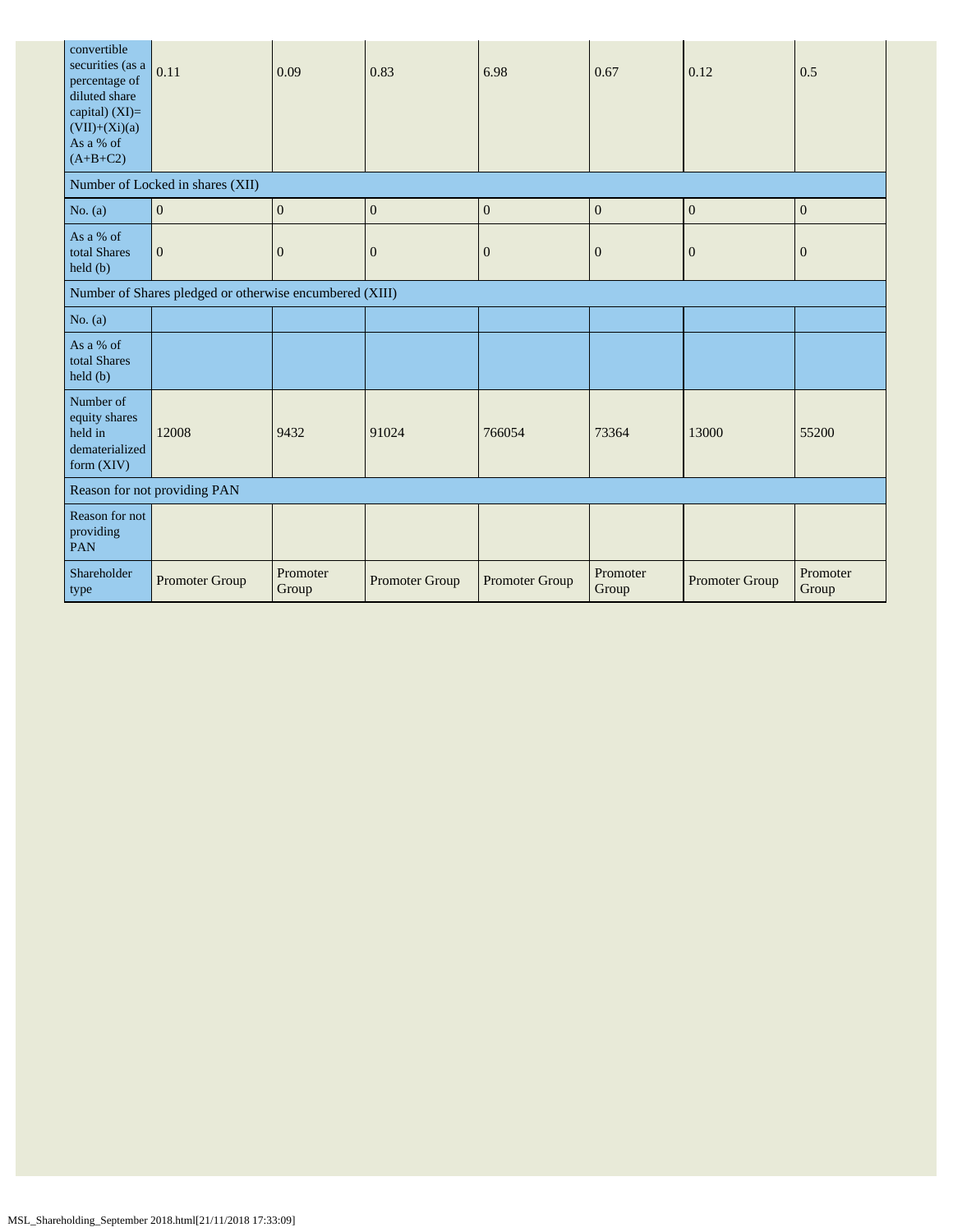| <b>Individuals/Hindu undivided Family</b>                                                                                                                                                                                    |                                                               |                       |  |  |  |  |  |
|------------------------------------------------------------------------------------------------------------------------------------------------------------------------------------------------------------------------------|---------------------------------------------------------------|-----------------------|--|--|--|--|--|
| Searial No.                                                                                                                                                                                                                  | 29                                                            |                       |  |  |  |  |  |
| Name of the<br>Shareholders (I)                                                                                                                                                                                              | TRUPTIBEN KALPESHKUMAR PATEL                                  | Click here to go back |  |  |  |  |  |
| PAN(II)                                                                                                                                                                                                                      | CJZPP2957B                                                    | Total                 |  |  |  |  |  |
| No. of fully paid<br>up equity shares<br>held (IV)                                                                                                                                                                           | 34996                                                         | 7518158               |  |  |  |  |  |
| No. Of Partly paid-<br>up equity shares<br>held (V)                                                                                                                                                                          |                                                               |                       |  |  |  |  |  |
| No. Of shares<br>underlying<br>Depository<br>Receipts (VI)                                                                                                                                                                   |                                                               |                       |  |  |  |  |  |
| Total nos. shares<br>held $(VII) = (IV) +$<br>$(V) + (VI)$                                                                                                                                                                   | 34996                                                         | 7518158               |  |  |  |  |  |
| Shareholding as a<br>% of total no. of<br>shares (calculated<br>as per SCRR,<br>1957) (VIII) As a<br>% of $(A+B+C2)$                                                                                                         | 0.32                                                          | 68.47                 |  |  |  |  |  |
|                                                                                                                                                                                                                              | Number of Voting Rights held in each class of securities (IX) |                       |  |  |  |  |  |
| Class eg:X                                                                                                                                                                                                                   | 34996                                                         | 7518158               |  |  |  |  |  |
| Class eg:y                                                                                                                                                                                                                   |                                                               |                       |  |  |  |  |  |
| Total                                                                                                                                                                                                                        | 34996                                                         | 7518158               |  |  |  |  |  |
| Total as a % of<br><b>Total Voting rights</b>                                                                                                                                                                                | 0.32                                                          | 68.47                 |  |  |  |  |  |
| No. Of Shares<br>Underlying<br>Outstanding<br>convertible<br>securities (X)                                                                                                                                                  |                                                               |                       |  |  |  |  |  |
| No. of Shares<br>Underlying<br>Outstanding<br>Warrants (Xi)                                                                                                                                                                  |                                                               |                       |  |  |  |  |  |
| No. Of Shares<br>Underlying<br>Outstanding<br>convertible<br>securities and No.<br>Of Warrants (Xi)<br>(a)                                                                                                                   |                                                               |                       |  |  |  |  |  |
| Shareholding, as a<br>% assuming full<br>conversion of<br>convertible<br>securities (as a<br>percentage of<br>diluted share<br>capital) (XI)=<br>$(VII)+(Xi)(a)$ As a<br>% of $(A+B+C2)$<br>Number of Locked in shares (XII) | 0.32                                                          | 68.47                 |  |  |  |  |  |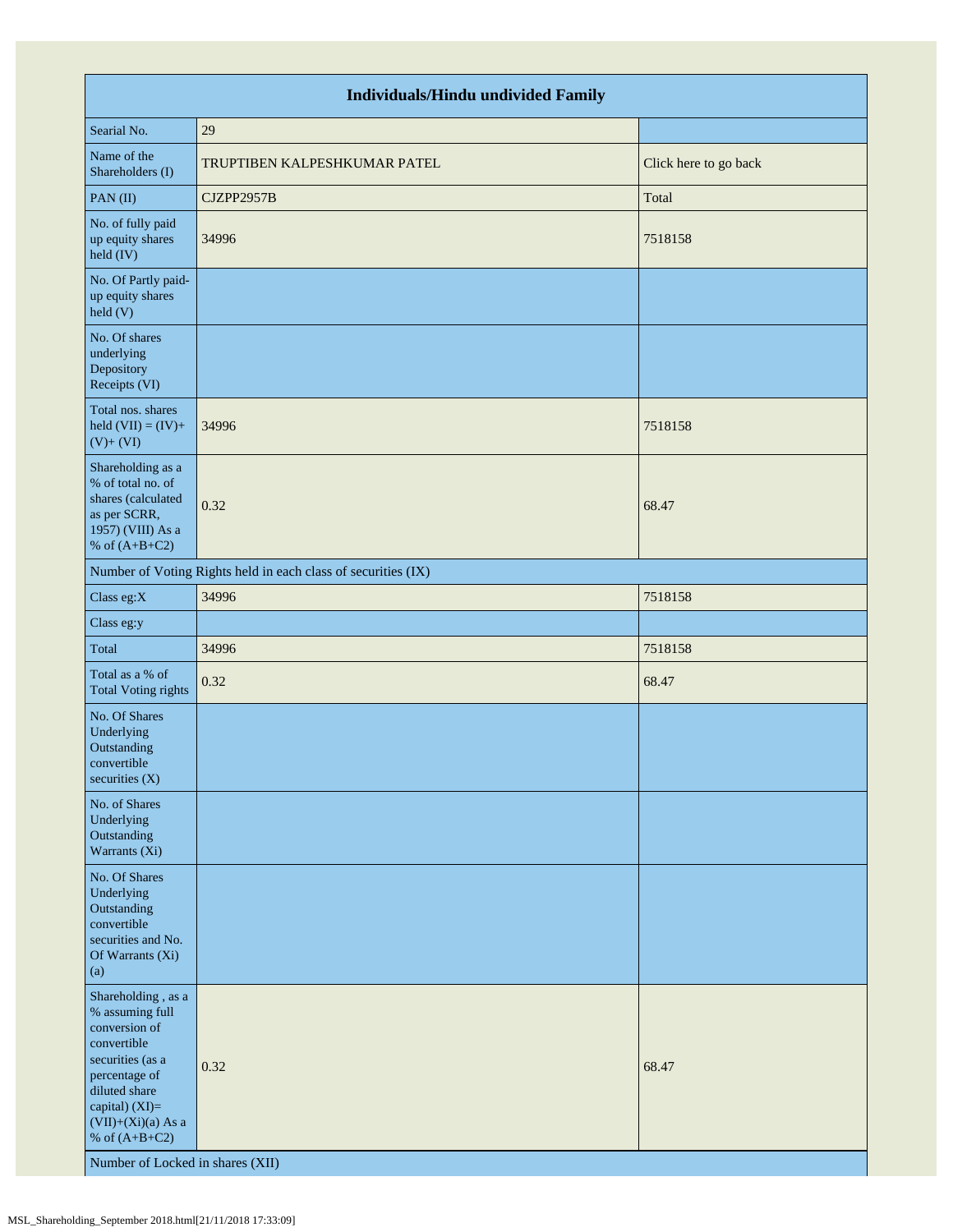| No. $(a)$                                                            | $\overline{0}$                                          | 507000  |  |  |  |  |
|----------------------------------------------------------------------|---------------------------------------------------------|---------|--|--|--|--|
| As a % of total<br>Shares held (b)                                   | $\mathbf{0}$                                            | 6.74    |  |  |  |  |
|                                                                      | Number of Shares pledged or otherwise encumbered (XIII) |         |  |  |  |  |
| No. $(a)$                                                            |                                                         |         |  |  |  |  |
| As a % of total<br>Shares held (b)                                   |                                                         |         |  |  |  |  |
| Number of equity<br>shares held in<br>dematerialized<br>form $(XIV)$ | 34996                                                   | 7518158 |  |  |  |  |
| Reason for not providing PAN                                         |                                                         |         |  |  |  |  |
| Reason for not<br>providing PAN                                      |                                                         |         |  |  |  |  |
| Shareholder type                                                     | <b>Promoter Group</b>                                   |         |  |  |  |  |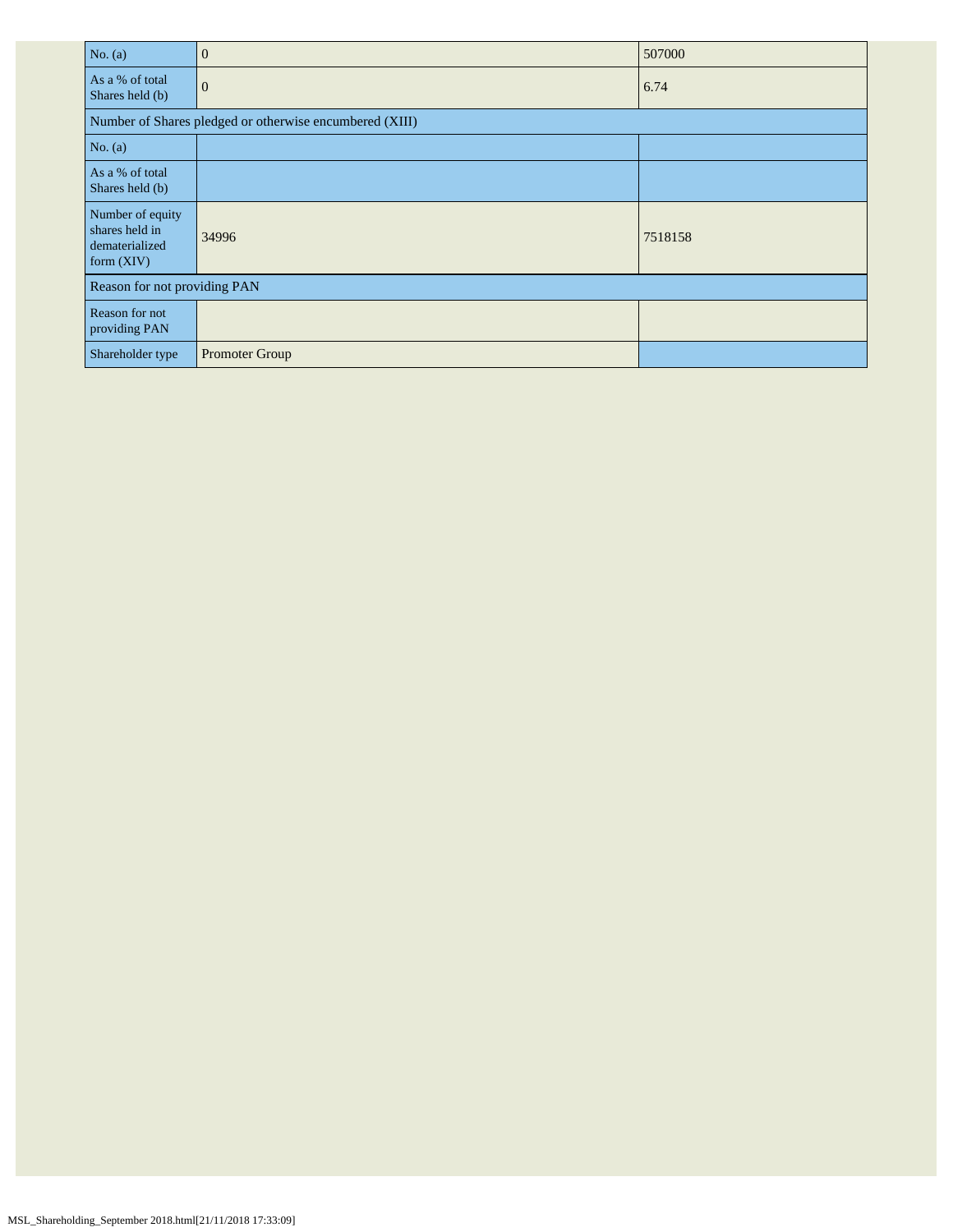| Individuals - ii. Individual shareholders holding nominal share capital in excess of Rs. 2 lakhs.                                                                                                                        |                                                               |                                        |                                     |                          |  |  |  |  |
|--------------------------------------------------------------------------------------------------------------------------------------------------------------------------------------------------------------------------|---------------------------------------------------------------|----------------------------------------|-------------------------------------|--------------------------|--|--|--|--|
| Searial No.                                                                                                                                                                                                              | $\mathbf{1}$                                                  | $\sqrt{2}$                             | $\mathfrak z$                       |                          |  |  |  |  |
| Name of the<br>Shareholders (I)                                                                                                                                                                                          | VINODSING NARYAANSING<br><b>RATHORE</b>                       | <b>BOSHOBY UTKARSH</b><br><b>PATEL</b> | PRIYAL BHADRESHKUMAR<br><b>SHAH</b> | Click here to go<br>back |  |  |  |  |
| PAN(II)                                                                                                                                                                                                                  | ADLPR3200R                                                    | AHPPP6365F                             | DLHPS8026M                          | Total                    |  |  |  |  |
| No. of fully paid<br>up equity shares<br>held (IV)                                                                                                                                                                       | 201000                                                        | 444000                                 | 291000                              | 936000                   |  |  |  |  |
| No. Of Partly paid-<br>up equity shares<br>held(V)                                                                                                                                                                       |                                                               |                                        |                                     |                          |  |  |  |  |
| No. Of shares<br>underlying<br>Depository<br>Receipts (VI)                                                                                                                                                               |                                                               |                                        |                                     |                          |  |  |  |  |
| Total nos. shares<br>held $(VII) = (IV) +$<br>$(V)+(VI)$                                                                                                                                                                 | 201000                                                        | 444000                                 | 291000                              | 936000                   |  |  |  |  |
| Shareholding as a<br>% of total no. of<br>shares (calculated<br>as per SCRR,<br>1957) (VIII) As a<br>% of $(A+B+C2)$                                                                                                     | 1.83                                                          | 4.04                                   | 2.65                                | 8.52                     |  |  |  |  |
|                                                                                                                                                                                                                          | Number of Voting Rights held in each class of securities (IX) |                                        |                                     |                          |  |  |  |  |
| Class eg: X                                                                                                                                                                                                              | 201000                                                        | 444000                                 | 291000                              | 936000                   |  |  |  |  |
| Class eg:y                                                                                                                                                                                                               |                                                               |                                        |                                     |                          |  |  |  |  |
| Total                                                                                                                                                                                                                    | 201000                                                        | 444000                                 | 291000                              | 936000                   |  |  |  |  |
| Total as a % of<br><b>Total Voting rights</b>                                                                                                                                                                            | 1.83                                                          | 4.04                                   | 2.65                                | 8.52                     |  |  |  |  |
| No. Of Shares<br>Underlying<br>Outstanding<br>convertible<br>securities (X)                                                                                                                                              |                                                               |                                        |                                     |                          |  |  |  |  |
| No. of Shares<br>Underlying<br>Outstanding<br>Warrants (Xi)                                                                                                                                                              |                                                               |                                        |                                     |                          |  |  |  |  |
| No. Of Shares<br>Underlying<br>Outstanding<br>convertible<br>securities and No.<br>Of Warrants (Xi)<br>(a)                                                                                                               |                                                               |                                        |                                     |                          |  |  |  |  |
| Shareholding, as a<br>% assuming full<br>conversion of<br>convertible<br>securities (as a<br>percentage of<br>diluted share<br>capital) (XI)=<br>$(VII)+(X)$ As a %<br>of $(A+B+C2)$<br>Number of Locked in shares (XII) | 1.83                                                          | 4.04                                   | 2.65                                | 8.52                     |  |  |  |  |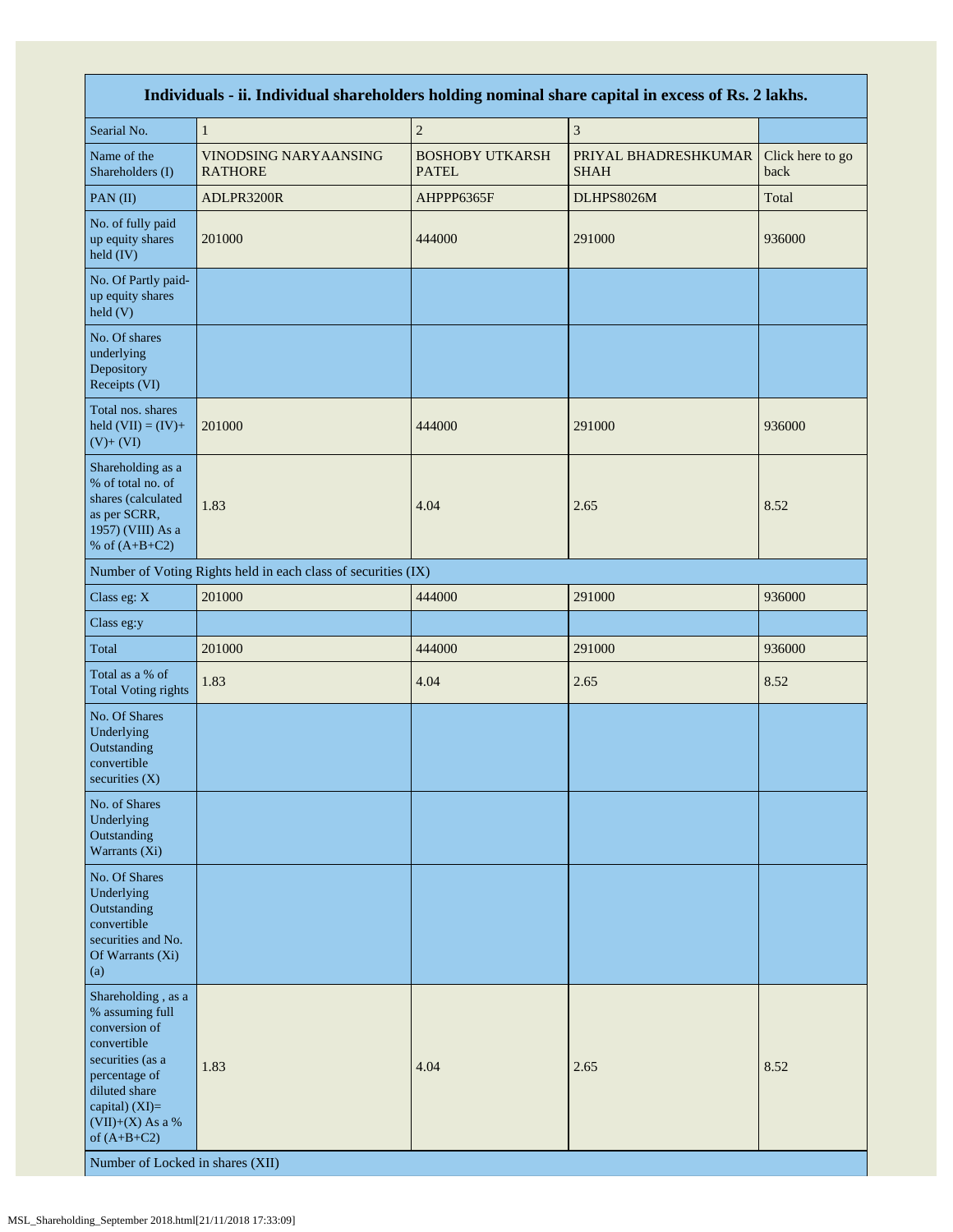| No. $(a)$                                                          |        |        |        |        |  |  |  |
|--------------------------------------------------------------------|--------|--------|--------|--------|--|--|--|
| As a % of total<br>Shares held (b)                                 |        |        |        |        |  |  |  |
| Number of equity<br>shares held in<br>dematerialized<br>form (XIV) | 201000 | 444000 | 291000 | 936000 |  |  |  |
| Reason for not providing PAN                                       |        |        |        |        |  |  |  |
| <b>Reason</b> for not<br>providing PAN                             |        |        |        |        |  |  |  |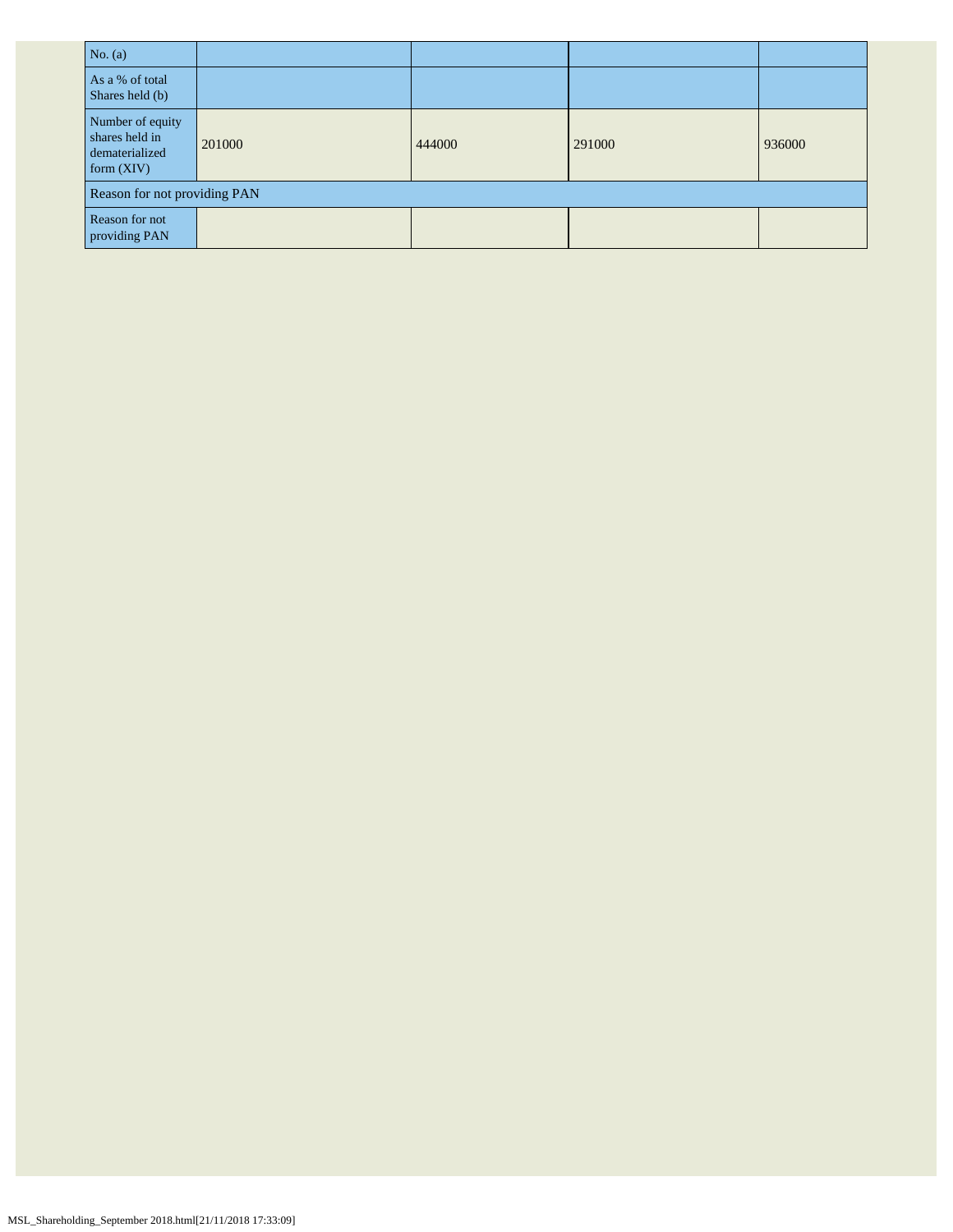| Any Other (specify)                                                                                                  |                     |                            |                              |                                              |          |                          |  |
|----------------------------------------------------------------------------------------------------------------------|---------------------|----------------------------|------------------------------|----------------------------------------------|----------|--------------------------|--|
| Searial No.                                                                                                          | $\mathbf{1}$        | $\overline{c}$             | 3                            | $\overline{4}$                               | 5        |                          |  |
| Category                                                                                                             | Clearing<br>Members | <b>Bodies</b><br>Corporate | Non-Resident Indian<br>(NRI) | Non-Resident Indian (NRI)                    | Others   |                          |  |
| Category / More<br>than 1 percentage                                                                                 | Category            | Category                   | Category                     | More than 1 percentage of<br>shareholding    | Category |                          |  |
| Name of the<br>Shareholders (I)                                                                                      |                     |                            |                              | <b>PADMANABHAN</b><br><b>BALASUBRAMANIAM</b> |          | Click here to<br>go back |  |
| PAN(II)                                                                                                              |                     |                            |                              | AKYPB9555B                                   |          | Total                    |  |
| No. of the<br>Shareholders (I)                                                                                       | $\overline{4}$      | 7                          | $\mathbf{1}$                 | 1                                            | 3        | 15                       |  |
| No. of fully paid<br>up equity shares<br>held (IV)                                                                   | 9000                | 100562                     | 60000                        | 138000                                       | 67500    | 237062                   |  |
| No. Of Partly paid-<br>up equity shares<br>$\text{held}$ (V)                                                         |                     |                            |                              |                                              |          |                          |  |
| No. Of shares<br>underlying<br>Depository<br>Receipts (VI)                                                           |                     |                            |                              |                                              |          |                          |  |
| Total nos. shares<br>held $(VII) = (IV) +$<br>$(V) + (VI)$                                                           | 9000                | 100562                     | 60000                        | 138000                                       | 67500    | 237062                   |  |
| Shareholding as a<br>% of total no. of<br>shares (calculated<br>as per SCRR,<br>1957) (VIII) As a<br>% of $(A+B+C2)$ | 0.08                | 0.92                       | 0.55                         | 1.26                                         | 0.61     | 2.16                     |  |
| Number of Voting Rights held in each class of securities (IX)                                                        |                     |                            |                              |                                              |          |                          |  |
| Class eg: X                                                                                                          | 9000                | 100562                     | 60000                        | 138000                                       | 67500    | 237062                   |  |
| Class eg:y                                                                                                           |                     |                            |                              |                                              |          |                          |  |
| Total                                                                                                                | 9000                | 100562                     | 60000                        | 138000                                       | 67500    | 237062                   |  |
| Total as a % of<br><b>Total Voting rights</b>                                                                        | 0.08                | 0.92                       | 0.55                         | 1.26                                         | 0.61     | 2.16                     |  |
| No. Of Shares<br>Underlying<br>Outstanding<br>convertible<br>securities $(X)$                                        |                     |                            |                              |                                              |          |                          |  |
| No. of Shares<br>Underlying<br>Outstanding<br>Warrants (Xi)                                                          |                     |                            |                              |                                              |          |                          |  |
| No. Of Shares<br>Underlying<br>Outstanding<br>convertible<br>securities and No.<br>Of Warrants (Xi)<br>(a)           |                     |                            |                              |                                              |          |                          |  |
| Shareholding, as a<br>% assuming full<br>conversion of<br>convertible                                                |                     |                            |                              |                                              |          |                          |  |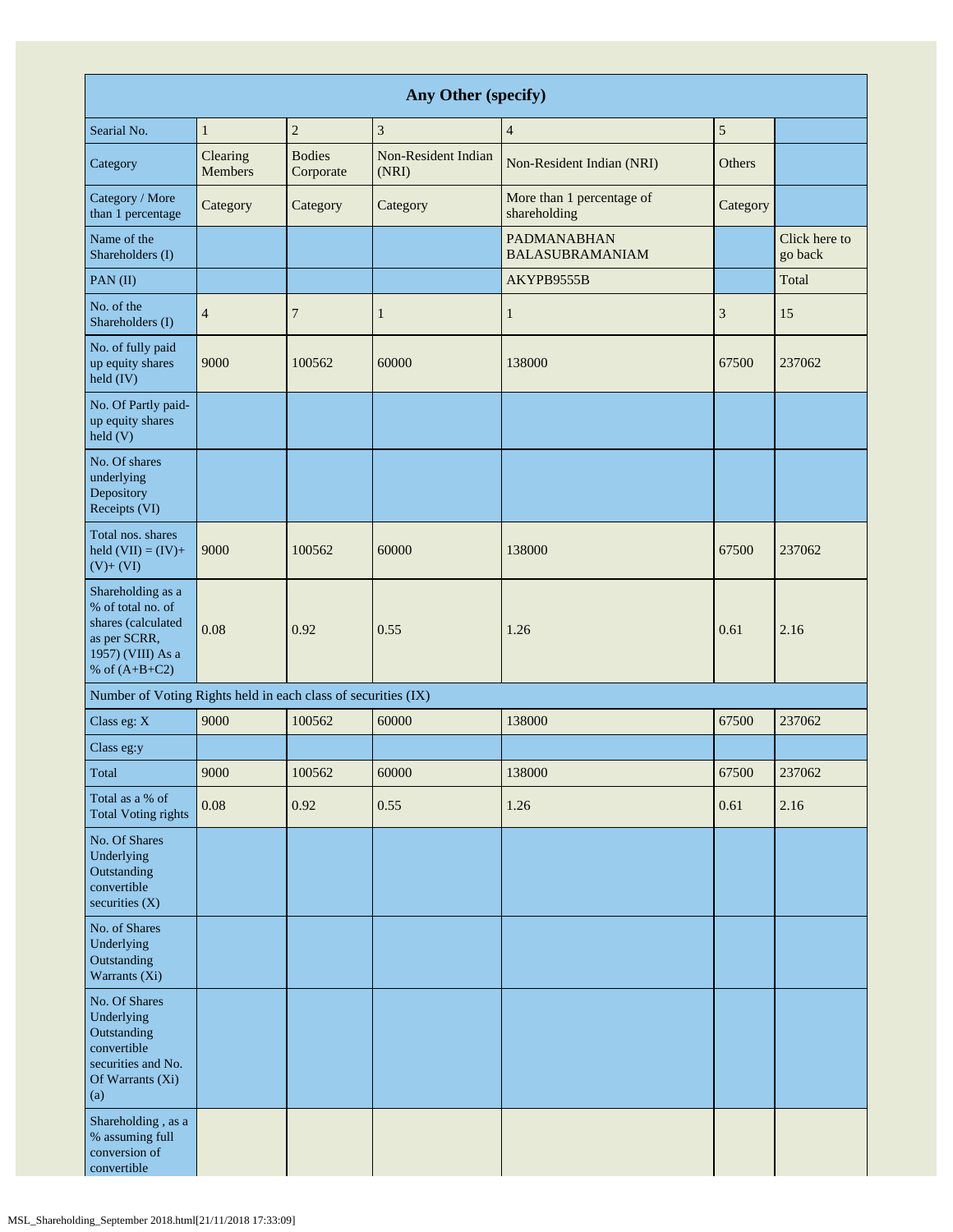| securities (as a<br>percentage of<br>diluted share<br>capital) $(XI)=$<br>$(VII)+(X)$ As a %<br>of $(A+B+C2)$ | 0.08 | 0.92   | 0.55  | 1.26   | 0.61  | 2.16   |
|---------------------------------------------------------------------------------------------------------------|------|--------|-------|--------|-------|--------|
| Number of Locked in shares (XII)                                                                              |      |        |       |        |       |        |
| No. $(a)$                                                                                                     |      |        |       |        |       |        |
| As a % of total<br>Shares held (b)                                                                            |      |        |       |        |       |        |
| Number of equity<br>shares held in<br>dematerialized<br>form $(XIV)$                                          | 9000 | 100562 | 60000 | 138000 | 67500 | 237062 |
| Reason for not providing PAN                                                                                  |      |        |       |        |       |        |
| Reason for not<br>providing PAN                                                                               |      |        |       |        |       |        |